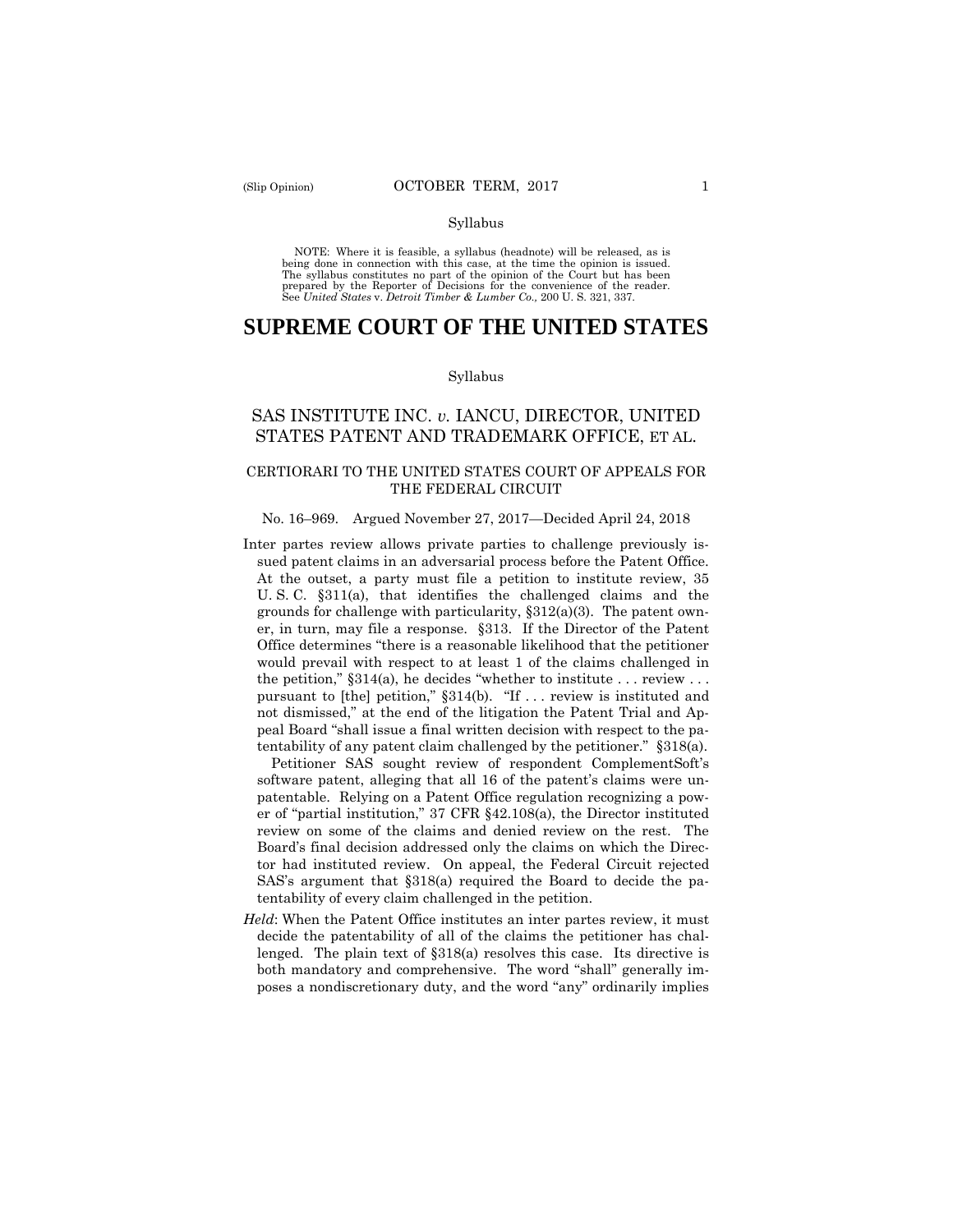#### Syllabus

every member of a group. Thus, §318(a) means that the Board *must*  address *every* claim the petitioner has challenged. The Director's "partial institution" power appears nowhere in the statutory text. And both text and context strongly counsel against inferring such a power.

The statute envisions an inter partes review guided by the initial petition. See §312(a)(3). Congress structured the process such that the petitioner, not the Director, defines the proceeding's contours. The ex parte reexamination statute shows that Congress knew exactly how to authorize the Director to investigate patentability questions "[o]n his own initiative, and at any time," §303(a). The inter partes review statute indicates that the Director's decision "whether" to institute review "pursuant to [the] petition" is a yes-or-no choice. §314(b).

 follow that, because §314(a) invests the Director with discretion on Section 314(a)'s requirement that the Director find "a reasonable likelihood" that the petitioner will prevail on "at least 1 of the claims challenged in the petition" suggests, if anything, a regime where a reasonable prospect of success on a single claim justifies review of them all. Again, if Congress had wanted to adopt the Director's claim-by-claim approach, it knew how to do so. See §304. Nor does it the question *whether* to institute review, it also invests him with discretion regarding *what* claims that review will encompass. The rest of the statute confirms, too, that the petitioner's petition, not the Director's discretion, should guide the life of the litigation. See, *e.g.*,  $§316(a)(8).$ 

The Director suggests that a textual discrepancy between  $\S 314(a)$  which addresses whether to institute review based on claims found "in the petition"—and §318(a)—which addresses the Board's final resolution of the claims challenged "by the petitioner"—means that the Director enjoys the power to institute a review covering fewer than all of the claims challenged in the petition. However, the statute's winnowing mechanism—which allows a patent owner to concede one part of a petitioner's challenge and "[c]ancel any challenged patent claim," §316(d)(1)(A)—fully explains why Congress adopted the slightly different language.

The Director's policy argument—that partial institution is efficient because it permits the Board to focus on the most promising challenges and avoid spending time and resources on others—is properly addressed to Congress, not this Court. And the Director's asserted "partial institution" power, which is wholly unmentioned in the statute, is not entitled to deference under *Chevron U. S. A. Inc.* v. *Natural Resources Defense Council, Inc.*, 467 U. S. 837. Finally, notwithstanding §314(d)—which makes the Director's determination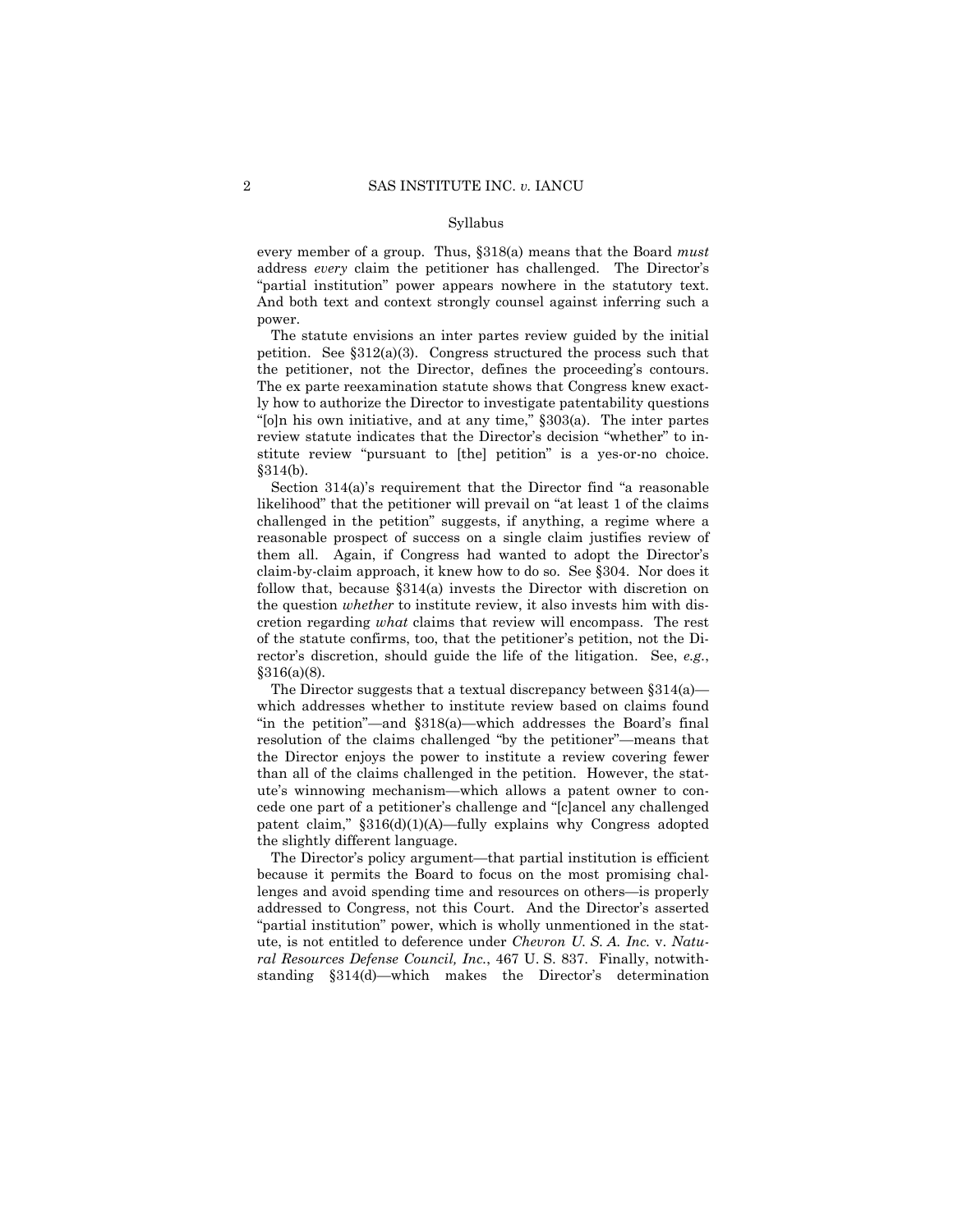### Syllabus

 ceed its statutory bounds. *Cuozzo Speed Technologies, LLC* v. *Lee*, whether to institute an inter partes review "final and nonappealable"—judicial review remains available consistent with the Administrative Procedure Act to ensure that the Patent Office does not ex-579 U. S. \_\_\_, distinguished. Pp. 4–14.

825 F. 3d 1341, reversed and remanded.

GORSUCH, J., delivered the opinion of the Court, in which ROBERTS, C. J., and KENNEDY, THOMAS, and ALITO, JJ., joined. GINSBURG, J., filed a dissenting opinion, in which BREYER, SOTOMAYOR, and KAGAN, JJ., joined. BREYER, J., filed a dissenting opinion, in which GINSBURG and SOTOMAYOR, JJ., joined, and in which KAGAN, J., joined except as to Part III–A.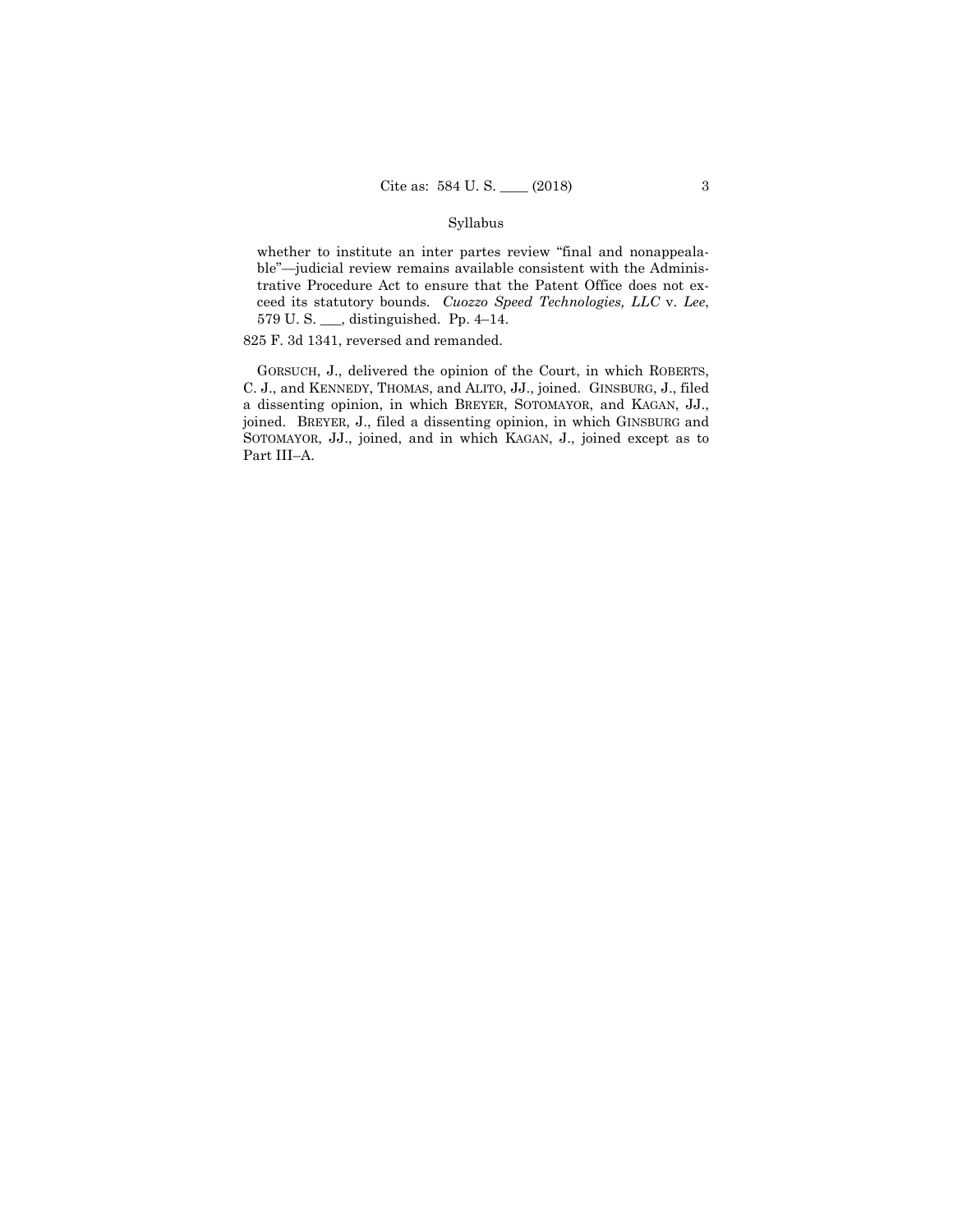preliminary print of the United States Reports. Readers are requested to notify the Reporter of Decisions, Supreme Court of the United States, Wash- ington, D. C. 20543, of any typographical or other formal errors, in order that corrections may be made before the preliminary print goes to press. NOTICE: This opinion is subject to formal revision before publication in the

## $\frac{1}{2}$  ,  $\frac{1}{2}$  ,  $\frac{1}{2}$  ,  $\frac{1}{2}$  ,  $\frac{1}{2}$  ,  $\frac{1}{2}$  ,  $\frac{1}{2}$ **SUPREME COURT OF THE UNITED STATES**

#### $\frac{1}{2}$  ,  $\frac{1}{2}$  ,  $\frac{1}{2}$  ,  $\frac{1}{2}$  ,  $\frac{1}{2}$  ,  $\frac{1}{2}$ No. 16–969

## SAS INSTITUTE INC., PETITIONER *v.* ANDREI IANCU, AS DIRECTOR, UNITED STATES PATENT AND TRADEMARK OFFICE, ET AL.

## ON WRIT OF CERTIORARI TO THE UNITED STATES COURT OF APPEALS FOR THE FEDERAL CIRCUIT

[April 24, 2018]

JUSTICE GORSUCH delivered the opinion of the Court.

A few years ago Congress created "inter partes review." The new procedure allows private parties to challenge previously issued patent claims in an adversarial process before the Patent Office that mimics civil litigation. Recently, the Court upheld the inter partes review statute against a constitutional challenge. *Oil States Energy Services, LLC* v. *Greene's Energy Group, LLC*, *ante,* p. \_\_\_. Now we take up a question concerning the statute's operation. When the Patent Office initiates an inter partes review, must it resolve *all* of the claims in the case, or may it choose to limit its review to only *some* of them? The statute, we find, supplies a clear answer: the Patent Office must "issue a final written decision with respect to the patentability of *any* patent claim challenged by the petitioner." 35 U. S. C. §318(a) (emphasis added). In this context, as in so many others, "any" means "every." The agency cannot curate the claims at issue but must decide them all.

"To promote the Progress of Science and useful Arts,"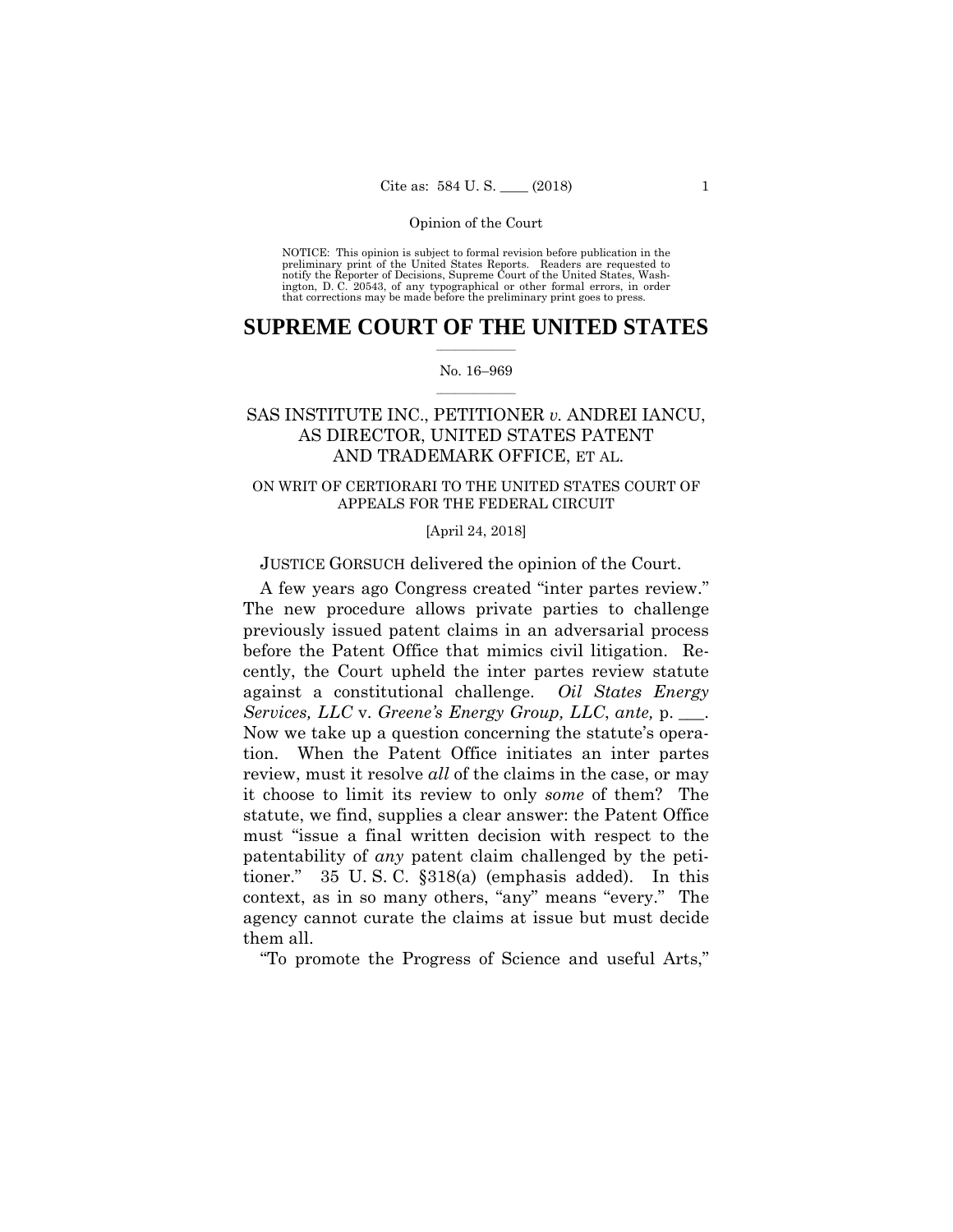Congress long ago created a patent system granting inventors rights over the manufacture, sale, and use of their inventions. U. S. Const., Art. I, §8, cl. 8; see 35 U. S. C.  $$154(a)(1)$ . To win a patent, an applicant must (among other things) file "claims" that describe the invention and establish to the satisfaction of the Patent Office the invention's novelty and nonobviousness. See §§102, 103, 112(b), 131; *Cuozzo Speed Technologies, LLC* v. *Lee*, 579 U. S. \_\_\_,  $\frac{-1}{2}$  (2016) (slip op., at 2–3).

Sometimes, though, bad patents slip through. Maybe the invention wasn't novel, or maybe it was obvious all along, and the patent owner shouldn't enjoy the special privileges it has received. To remedy these sorts of problems, Congress has long permitted parties to challenge the validity of patent claims in federal court. See §§282(b)(2)– (3). More recently, Congress has supplemented litigation with various administrative remedies. The first of these was ex parte reexamination. Anyone, including the Director of the Patent Office, can seek ex parte reexamination of a patent claim. §§302, 303(a). Once instituted, though, an ex parte reexamination follows essentially the same inquisitorial process between patent owner and examiner as the initial Patent Office examination. §305. Later, Congress supplemented ex parte reexamination with inter partes reexamination. Inter partes reexamination (since repealed) provided a slightly more adversarial process, allowing a third party challenger to submit comments throughout the proceeding. §314(b)(2) (2006 ed.) (repealed). But otherwise it too followed a more or less inquisitorial course led by the Patent Office. §314(a). Apparently unsatisfied with this approach, in 2011 Congress repealed inter partes reexamination and replaced it with inter partes review. See 35 U. S. C. §§311–319 (2012 ed.).

The new inter partes review regime looks a good deal more like civil litigation. At its outset, a party must file "a petition to institute an inter partes review of [a] patent."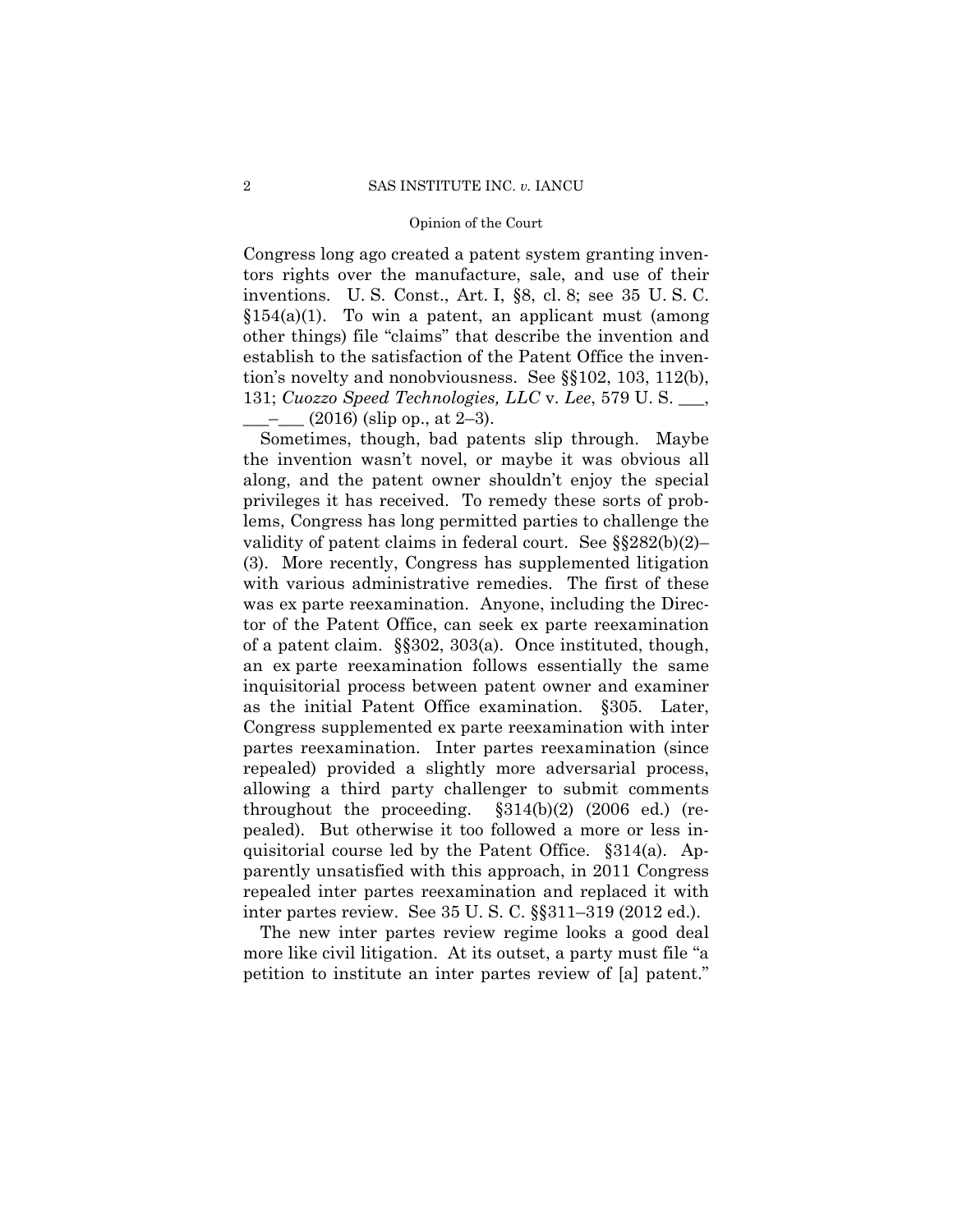§311(a). The petition "may request to cancel as unpatentable 1 or more claims of [the] patent" on the ground that the claims are obvious or not novel. §311(b); see §§102 and 103. In doing so, the petition must identify "each claim challenged," the grounds for the challenge, and the evidence supporting the challenge.  $\S 312(a)(3)$ . The patent owner, in turn, may respond with "a preliminary response to the petition" explaining "why no inter partes review should be instituted." §313. With the parties' submissions before him, the Director then decides "whether to institute an inter partes review ... pursuant to [the] petition." §314(b). (In practice, the agency's Patent Trial and Appeal Board exercises this authority on behalf of the Director, see 37 CFR §42.4(a) (2017).) Before instituting review, the Director must determine, based on the parties' papers, "that there is a reasonable likelihood that the petitioner would prevail with respect to at least 1 of the claims challenged in the petition." 35 U. S. C. §314(a).

Once the Director institutes an inter partes review, the matter proceeds before the Board with many of the usual trappings of litigation. The parties conduct discovery and join issue in briefing and at an oral hearing.  $\S$ §316(a)(5),  $(6)$ ,  $(8)$ ,  $(10)$ ,  $(13)$ . During the course of the case, the patent owner may seek to amend its patent or to cancel one or more of its claims. §316(d). The parties may also settle their differences and seek to end the review. §317. But "[i]f an inter partes review is instituted and not dismissed," at the end of the litigation the Board "shall issue a final written decision with respect to the patentability of any patent claim challenged by the petitioner." §318(a).

Our case arose when SAS sought an inter partes review of ComplementSoft's software patent. In its petition, SAS alleged that all 16 of the patent's claims were unpatentable for various reasons. The Director (in truth the Board acting on the Director's behalf) concluded that SAS was likely to succeed with respect to at least one of the claims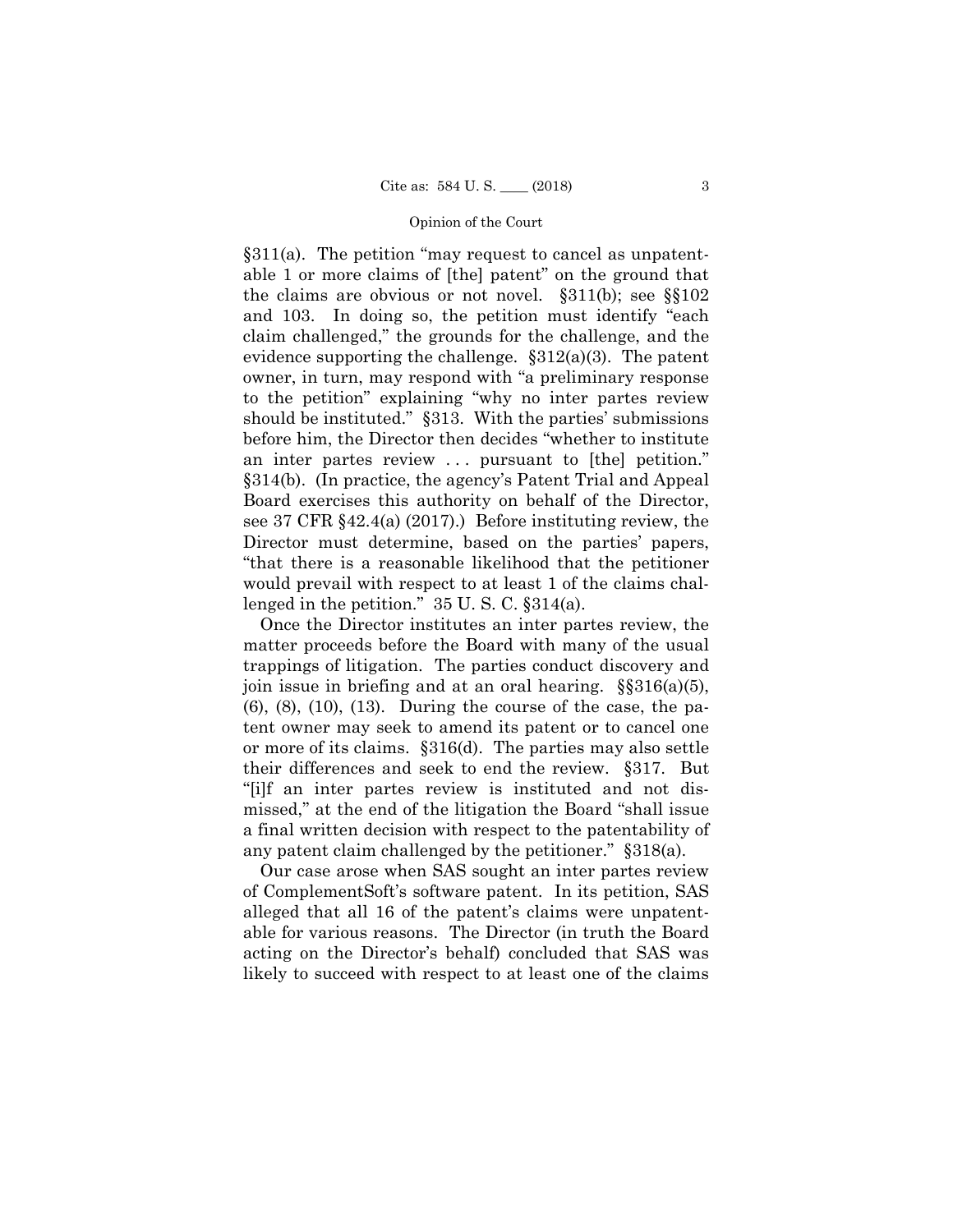and that an inter partes review was therefore warranted. But instead of instituting review on all of the claims challenged in the petition, the Director instituted review on only some (claims 1 and 3–10) and denied review on the rest. The Director did all this on the strength of a Patent Office regulation that purported to recognize a power of "partial institution," claiming that "[w]hen instituting *inter partes* review, the [Director] may authorize the review to proceed on all or some of the challenged claims and on all or some or the grounds of unpatentability asserted for each claim." 37 CFR §42.108(a). At the end of litigation, the Board issued a final written decision finding claims 1, 3, and 5–10 to be unpatentable while upholding claim 4. But the Board's decision did not address the remaining claims on which the Director had refused review.

 ous dissent by Judge Newman. *SAS Institute, Inc.* v. That last fact led SAS to seek review in the Federal Circuit. There SAS argued that 35 U. S. C. §318(a) required the Board to decide the patentability of *every* claim SAS challenged in its petition, not just some. For its part, the Federal Circuit rejected SAS's argument over a vigor-*ComplementSoft, LLC*, 825 F. 3d 1341 (2016). We granted certiorari to decide the question ourselves. 581 U. S. \_\_\_ (2017).

We find that the plain text of §318(a) supplies a ready answer. It directs that "[i]f an inter partes review is instituted and not dismissed under this chapter, the [Board] *shall issue* a final written decision with respect to the patentability of *any patent claim challenged by the petitioner* ...." §318(a) (emphasis added). This directive is both mandatory and comprehensive. The word "shall" generally imposes a nondiscretionary duty. See *Lexecon Inc.* v. *Milberg Weiss Bershad Hynes & Lerach*, 523 U. S. 26, 35 (1998). And the word "any" naturally carries "an expansive meaning." *United States* v. *Gonzales*, 520 U. S.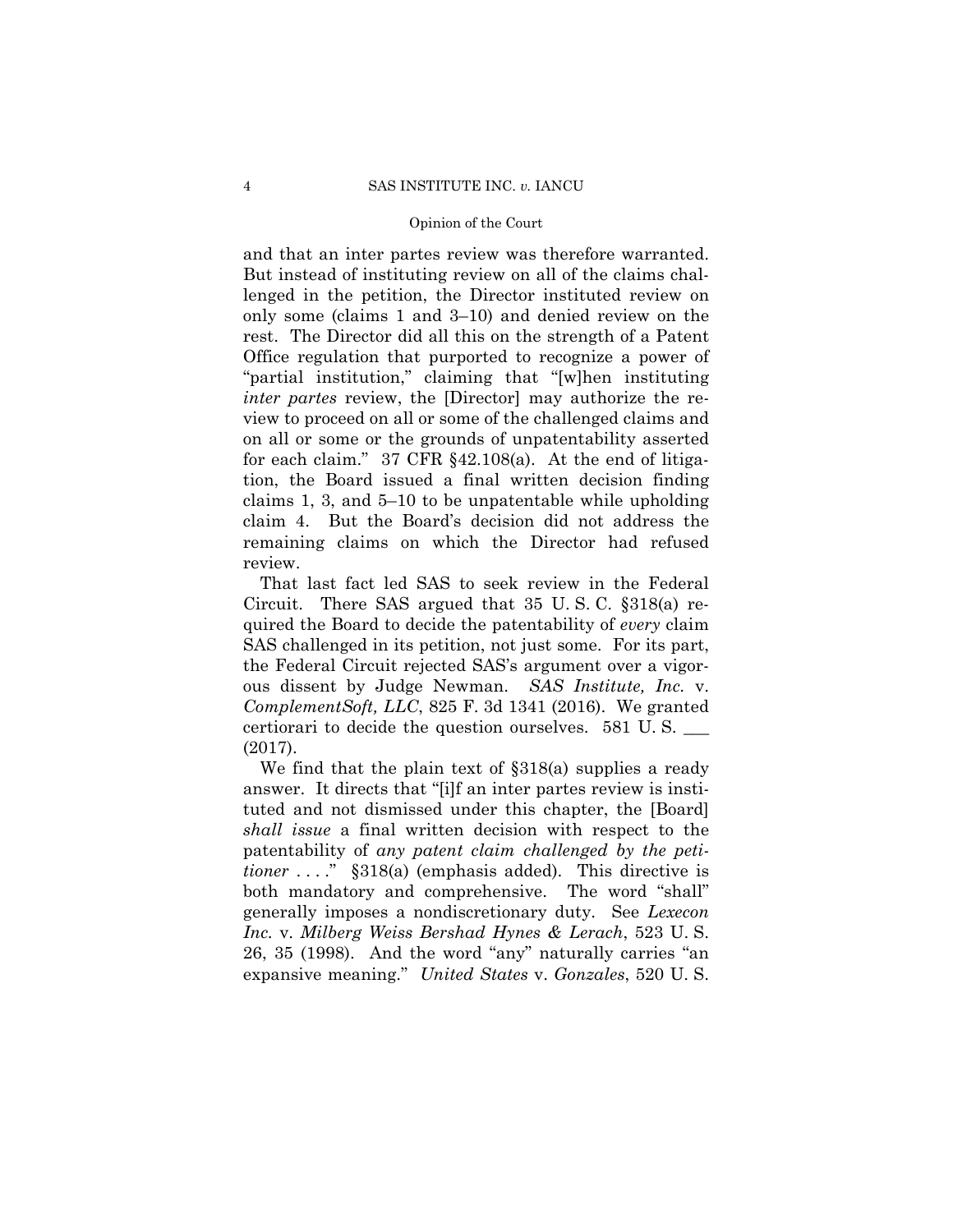1, 5 (1997). When used (as here) with a "singular noun in affirmative contexts," the word "any" ordinarily "refer[s] to a member of a particular group or class without distinction or limitation" and in this way "impl[ies] *every* member of the class or group." Oxford English Dictionary (3d ed., Mar. 2016), www.oed.com/view/Entry/8973 (OED) (emphasis added) (all Internet materials as last visited Apr. 20, 2018). So when §318(a) says the Board's final written decision "shall" resolve the patentability of "any patent claim challenged by the petitioner," it means the Board *must* address *every* claim the petitioner has challenged.

That would seem to make this an easy case. Where a statute's language carries a plain meaning, the duty of an administrative agency is to follow its commands as written, not to supplant those commands with others it may prefer. *Social Security Bd.* v. *Nierotko*, 327 U. S. 358, 369 (1946). Because SAS challenged all 16 claims of ComplementSoft's patent, the Board in its final written decision had to address the patentability of all 16 claims. Much as in the civil litigation system it mimics, in an inter partes review the petitioner is master of its complaint and normally entitled to judgment on all of the claims it raises, not just those the decisionmaker might wish to address.

 challenged by the petitioner in an inter partes review. The Director replies that things are not quite as simple as they seem. Maybe the Board has to decide every claim But, he says, that doesn't mean every challenged claim gains admission to the review process. In the Director's view, he retains discretion to decide which claims make it into an inter partes review and which don't. The trouble is, nothing in the statute says anything like that. The Director's claimed "partial institution" power appears nowhere in the text of §318, or anywhere else in the statute for that matter. And what can be found in the statutory text and context strongly counsels against the Director's view.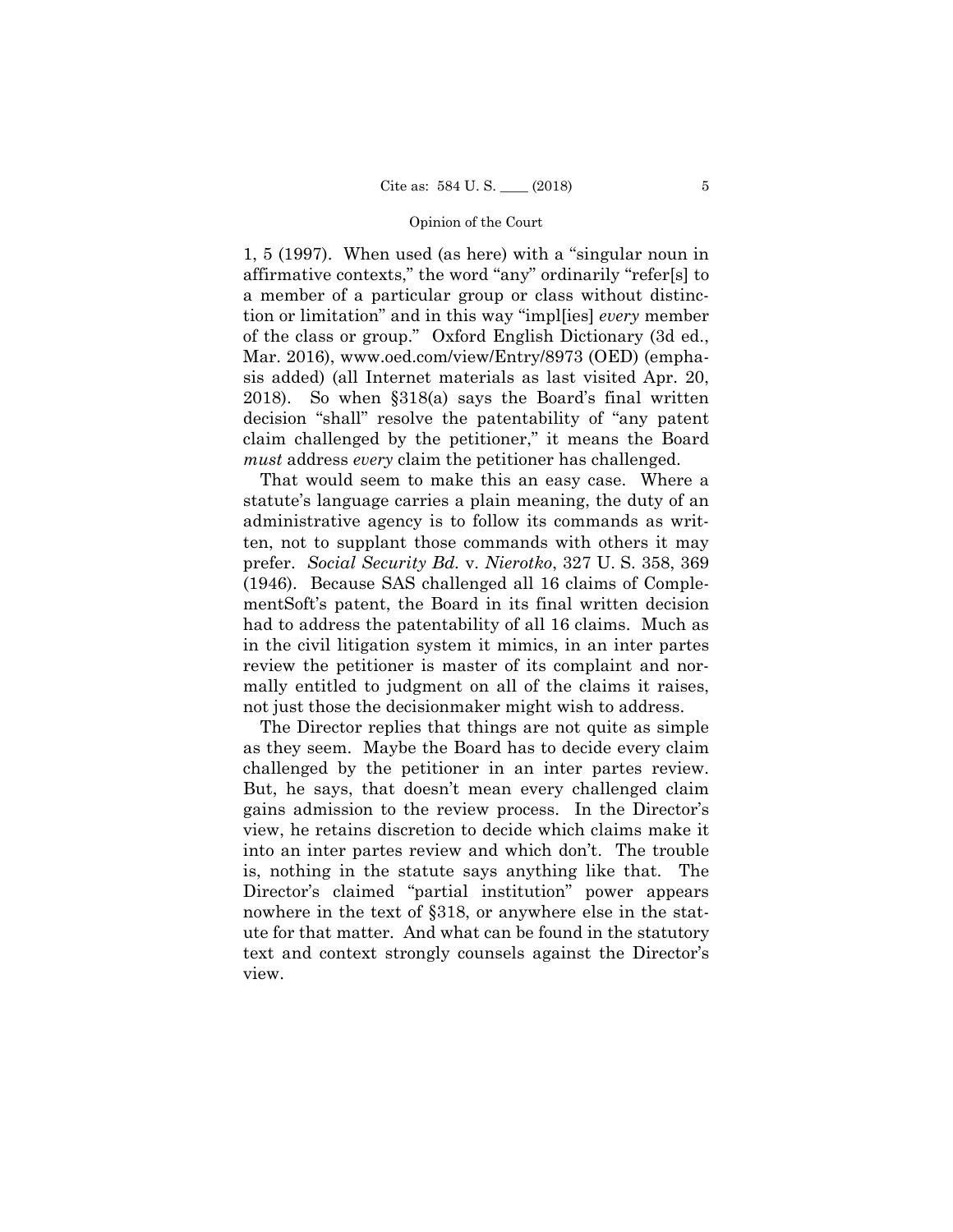on which the challenge to each claim is based." §312(a)(3). Start where the statute does. In its very first provision, the statute says that a party may seek inter partes review by filing "a petition to institute an inter partes review." §311(a). This language doesn't authorize the Director to start proceedings on his own initiative. Nor does it contemplate a petition that asks the Director to initiate whatever kind of inter partes review he might choose. Instead, the statute envisions that a petitioner will seek an inter partes review of a particular kind—one guided by a petition describing "each claim challenged" and "the grounds From the outset, we see that Congress chose to structure a process in which it's the petitioner, not the Director, who gets to define the contours of the proceeding. And "[j]ust as Congress' choice of words is presumed to be deliberate" and deserving of judicial respect, "so too are its structural choices." *University of Tex. Southwestern Medical Center*  v. *Nassar*, 570 U. S. 338, 353 (2013).

It's telling, too, to compare this structure with what came before. In the ex parte reexamination statute, Congress embraced an inquisitorial approach, authorizing the Director to investigate a question of patentability "[o]n his own initiative, and at any time." §303(a). If Congress had wanted to give the Director similar authority over the institution of inter partes review, it knew exactly how to do so—it could have simply borrowed from the statute next door. But rather than create (another) agency-led, inquisitorial process for reconsidering patents, Congress opted for a party-directed, adversarial process. Congress's choice to depart from the model of a closely related statute is a choice neither we nor the agency may disregard. See *Nassar*, *supra*, at 353–354.

More confirmation comes as we move to the point of institution. Here the statute says the Director must decide "whether to institute an inter partes review . . . pursuant to a petition." §314(b). The Director, we see, is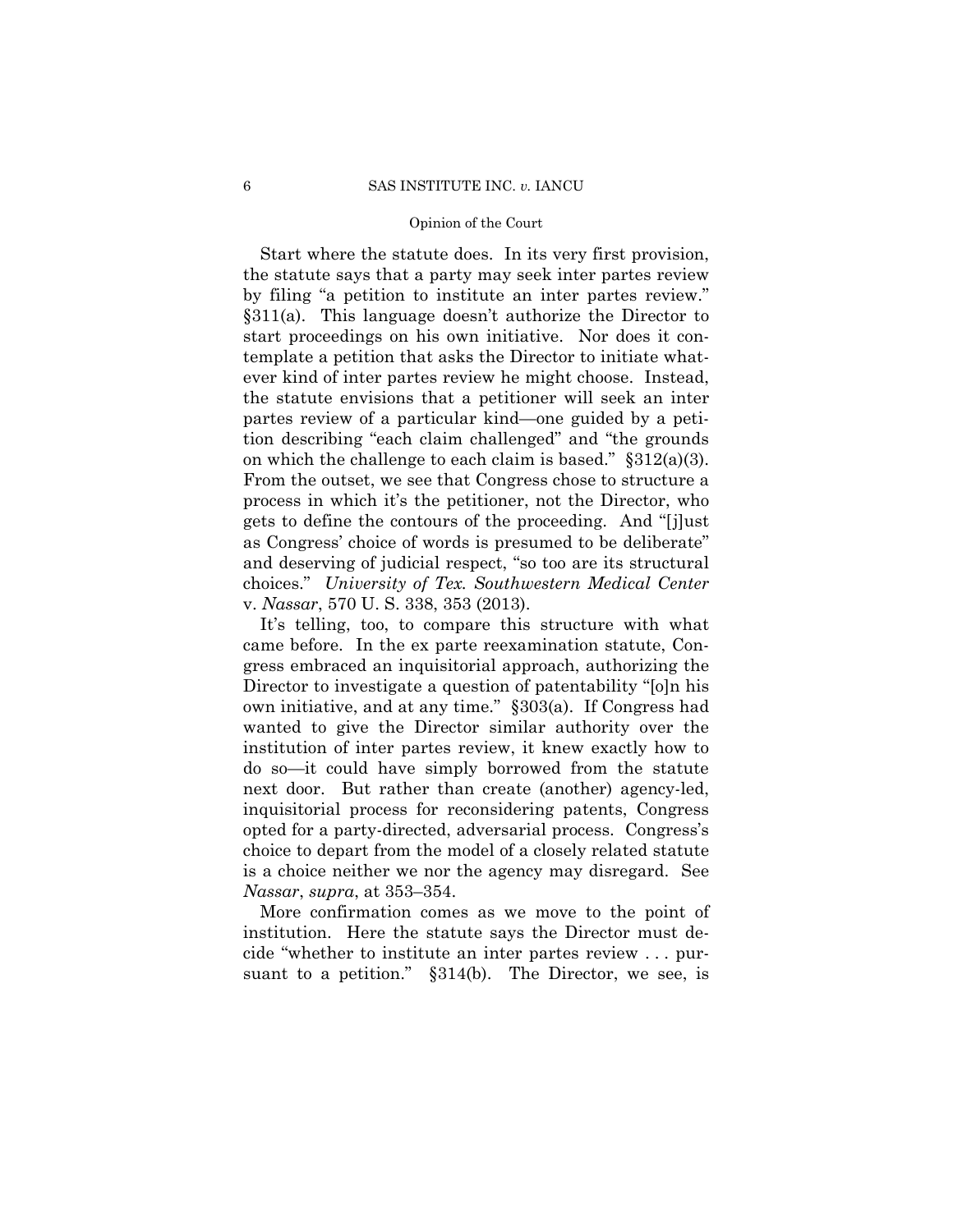given only the choice "whether" to institute an inter partes review. That language indicates a binary choice—either institute review or don't. And by using the term "pursuant to," Congress told the Director what he must say yes or no to: an inter partes review that proceeds "[i]n accordance with" or "in conformance to" the petition. OED, www.oed.com/view/Entry/155073. Nothing suggests the Director enjoys a license to depart from the petition and institute a *different* inter partes review of his own design.

To this the Director replies by pointing to another part of §314. Section 314(a) provides that the Director may not authorize an inter partes review unless he determines "there is a reasonable likelihood" the petitioner will prevail on "at least 1 of the claims challenged in the petition." The Director argues that this language requires him to "evaluate claims individually" and so must allow him to institute review on a claim-by-claim basis as well. Brief for Federal Respondent 28. But this language, if anything, suggests just the opposite. Section 314(a) does not require the Director to evaluate every claim individually. Instead, it simply requires him to decide whether the petitioner is likely to succeed on "at least 1" claim. Once that single claim threshold is satisfied, it doesn't matter whether the petitioner is likely to prevail on any *additional*  claims; the Director need not even consider any other claim before instituting review. Rather than contemplate claim-by-claim institution, then, the language anticipates a regime where a reasonable prospect of success on a single claim justifies review of all.

Here again we know that if Congress wanted to adopt the Director's approach it knew exactly how to do so. The ex parte reexamination statute allows the Director to assess whether a request raises "a substantial new question of patentability affecting any claim" and (if so) to institute reexamination limited to "resolution of *the question*." §304 (emphasis added). In other words, that stat-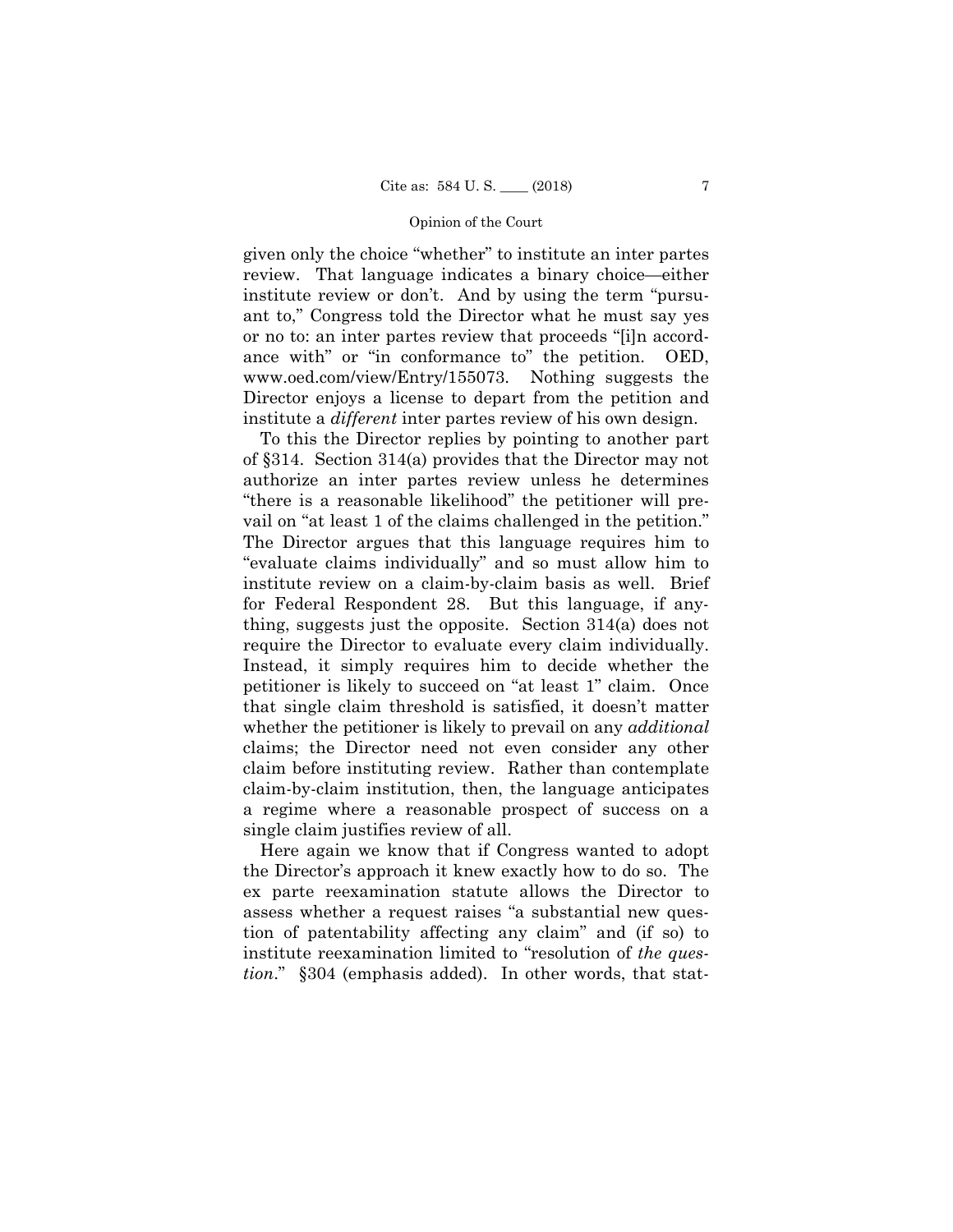ute allows the Director to institute proceedings on a claimby-claim and ground-by-ground basis. But Congress didn't choose to pursue that known and readily available approach here. And its choice to try something new must be given effect rather than disregarded in favor of the comfort of what came before. See *Nassar*, *supra*, at 353–354.

 tack. He points to the fact that §314(a) doesn't *require* one claim. Whether to institute proceedings upon such a Faced with this difficulty, the Director tries another him to institute an inter partes review even after he finds the "reasonable likelihood" threshold met with respect to finding, he says, remains a matter left to his discretion. See *Cuozzo*, 579 U. S., at \_\_\_ (slip op., at 9). But while §314(a) invests the Director with discretion on the question *whether* to institute review, it doesn't follow that the statute affords him discretion regarding *what* claims that review will encompass. The text says only that the Director can decide "whether" to institute the requested review—not "whether *and to what extent*" review should proceed. §314(b).

The rest of the statute confirms, too, that the petitioner's petition, not the Director's discretion, is supposed to guide the life of the litigation. For example, §316(a)(8) tells the Director to adopt regulations ensuring that, "after an inter partes review has been instituted," the patent owner will file "a response to the petition." Surely it would have made little sense for Congress to insist on a response *to the petition* if, in truth, the Director enjoyed the discretion to limit the claims under review. What's the point, after all, of answering claims that aren't in the proceeding? If Congress had meant to afford the Director the power he asserts, we would have expected it to instruct him to adopt regulations requiring the patent owner to file a response *to the Director's institution notice* or *to the claims on which the Director instituted review*. Yet we have nothing like that here. And then and again there is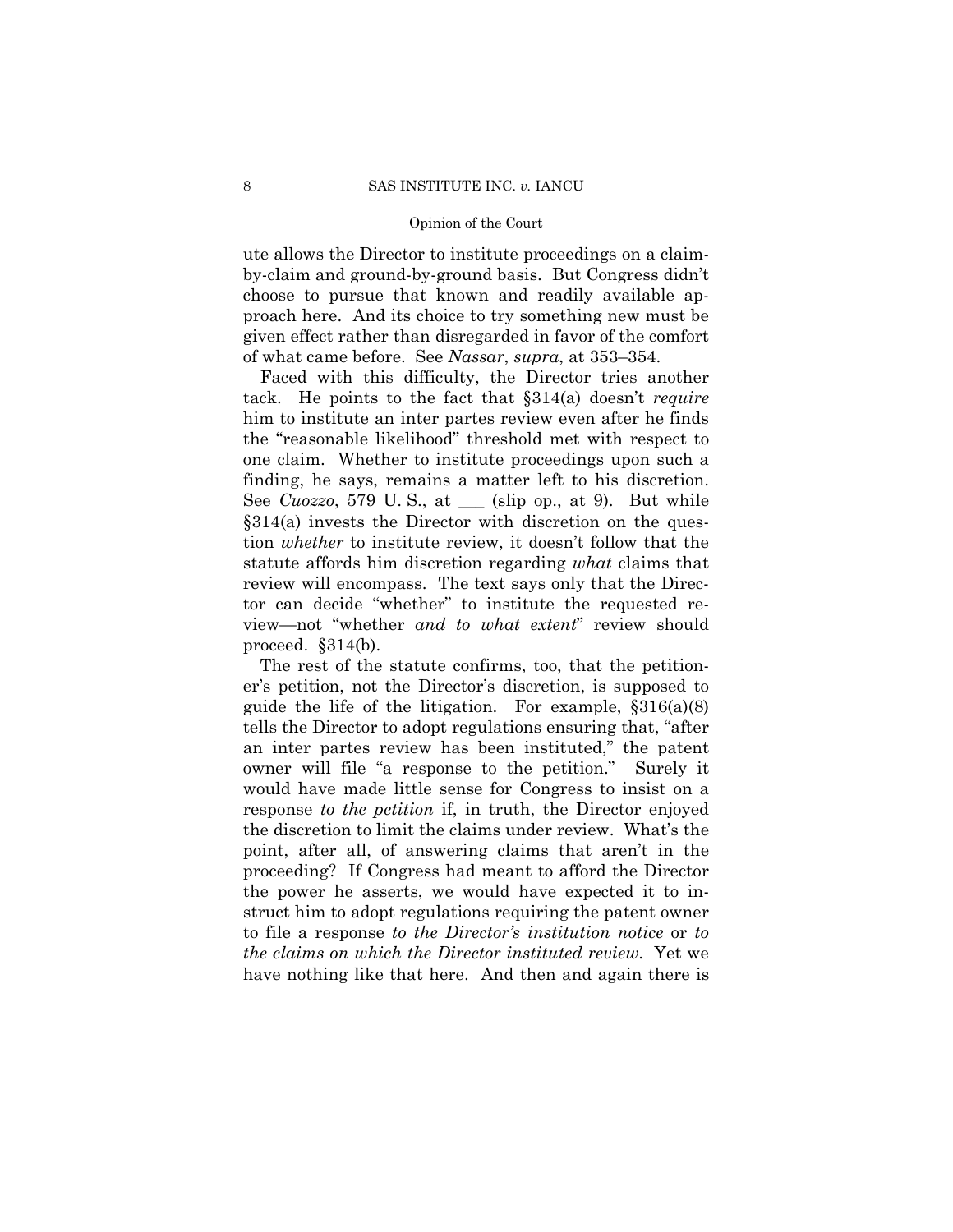§318(a). At the end of the proceeding, §318(a) categorically commands the Board to address in its final written decision "any patent claim challenged by the petitioner." In all these ways, the statute tells us that the petitioner's contentions, not the Director's discretion, define the scope of the litigation all the way from institution through to conclusion.

The Director says we can find at least some hint of the discretion he seeks by comparing §314(a) and §318(a). He notes that, when addressing whether to institute review at the beginning of the litigation, §314(a) says he must focus on the claims found "in the petition"; but when addressing what claims the Board must address at the end of the litigation, §318(a) says it must resolve the claims challenged "by the petitioner." According to the Director, this (slight) linguistic discrepancy means the claims the Board must address in its final decision are not necessarily the same as those identified in the petition. And the only possible explanation for this arrangement, the Director submits, is that he must enjoy the (admittedly implicit) power to institute an inter partes review that covers fewer than all of the claims challenged in the petition.

We just don't see it. Whatever differences they might display, §314(a) and §318(a) both focus on the *petitioner's* contentions and, given that, it's difficult to see how they might be read to give the *Director* power to decide what claims are at issue. Particularly when there's a much simpler and sounder explanation for the statute's wording. As we've seen, a patent owner may move to "[c]ancel any challenged patent claim" during the course of an inter partes review, effectively conceding one part of a petitioner's challenge.  $$316(d)(1)(A)$ . Naturally, then, the claims challenged "in the petition" will not always survive to the end of the case; some may drop out thanks to the patent owner's actions. And in that light it is plain enough why Congress provided that only claims still challenged "by the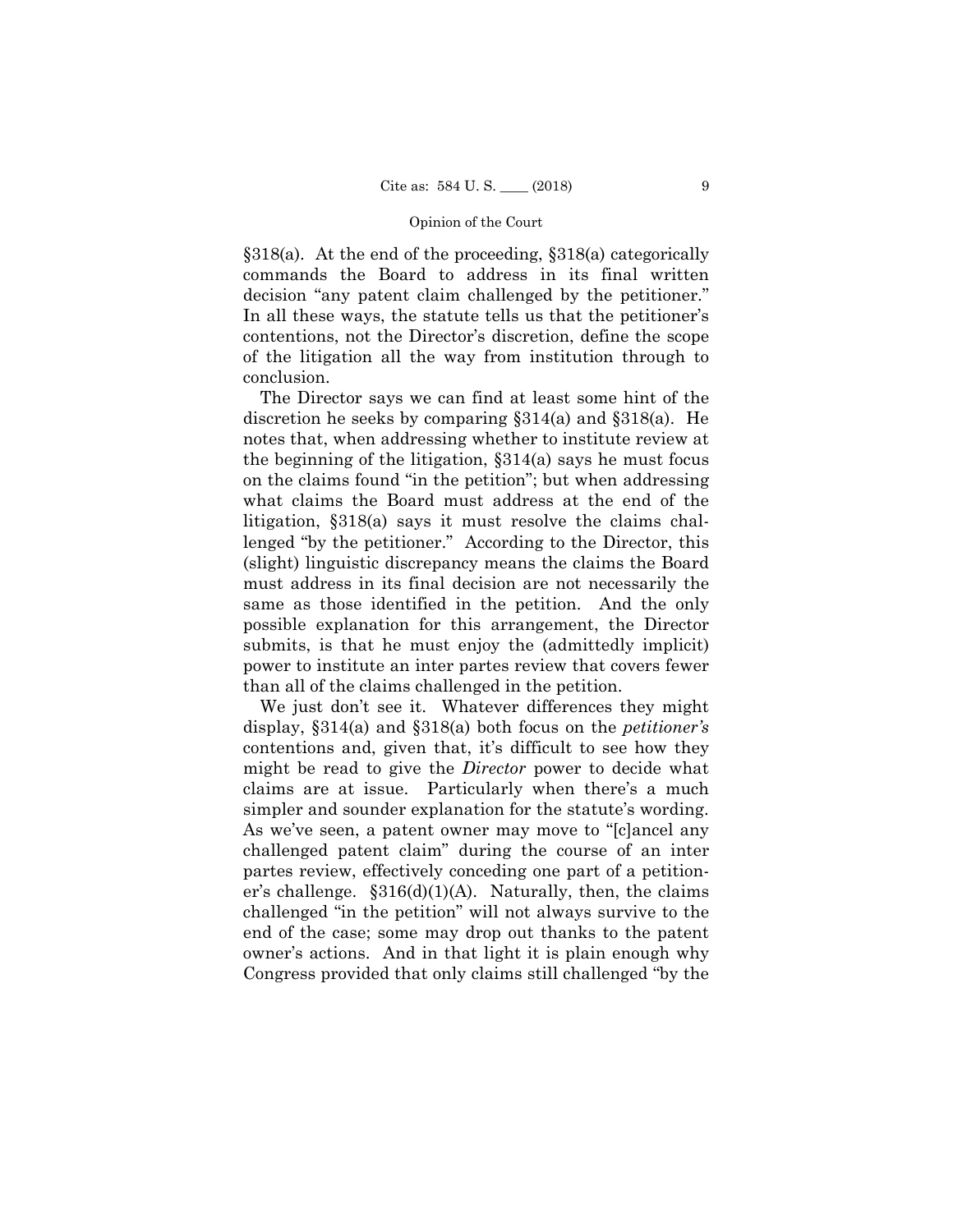petitioner" at the litigation's end must be addressed in the Board's final written decision. The statute's own winnowing mechanism fully explains why Congress adopted slightly different language in §314(a) and §318(a). We need not and will not invent an atextual explanation for Congress's drafting choices when the statute's own terms supply an answer. See *United States* v. *Ron Pair Enterprises, Inc.*, 489 U. S. 235, 240–241 (1989) ("[A]s long as the statutory scheme is coherent and consistent, there generally is no need for a court to inquire beyond the plain language of the statute").

 36; see also *post,* at 1 (GINSBURG, J., dissenting); *post,* at 7–8 (BREYER, J., dissenting). SAS responds that all patent ciency goal" for this very reason. Brief for Petitioner 30. Moving past the statute's text and context, the Director attempts a policy argument. He tells us that partial institution is efficient because it permits the Board to focus on the most promising challenges and avoid spending time and resources on others. Brief for Federal Respondent 35– challenges usually end up being litigated *somewhere*, and that partial institution creates inefficiency by requiring the parties to litigate in two places instead of one—the Board for claims the Director chooses to entertain and a federal court for claims he refuses. Indeed, SAS notes, the government itself once took the same view, arguing that partial institution "'undermine[s] the Congressional effi-Each side offers plausible reasons why its approach might make for the more efficient policy. But who should win that debate isn't our call to make. Policy arguments are properly addressed to Congress, not this Court. It is Congress's job to enact policy and it is this Court's job to follow the policy Congress has prescribed. And whatever its virtues or vices, Congress's prescribed policy here is clear: the petitioner in an inter partes review is entitled to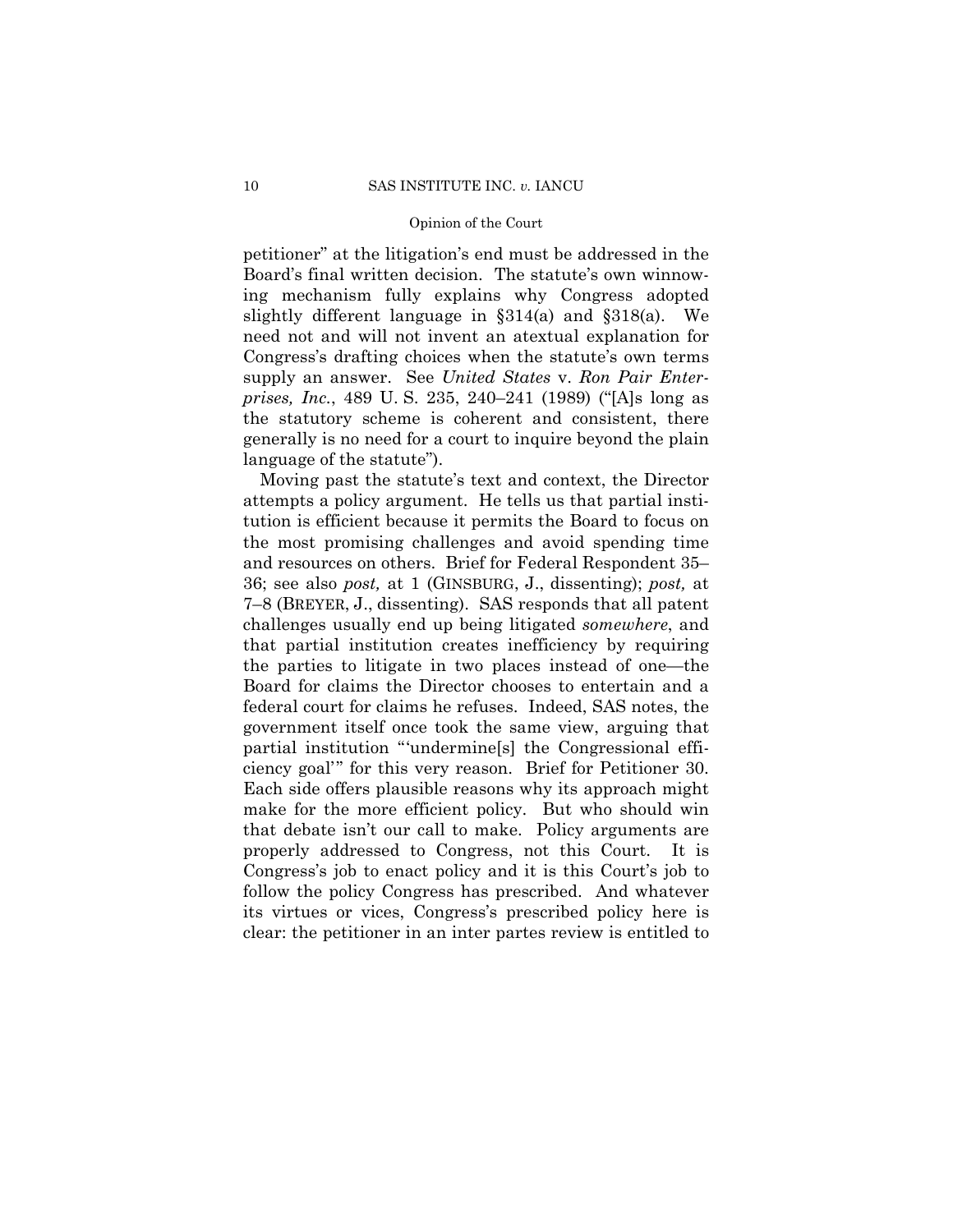a decision on all the claims it has challenged.\*

That leaves the Director to suggest that, however this Court might read the statute, he should win anyway because of *Chevron U. S. A. Inc.* v. *Natural Resources Defense Council, Inc.*, 467 U. S. 837 (1984). Even though the statute says nothing about his asserted "partial institution" power, the Director says the statute is at least ambiguous on the propriety of the practice and so we should leave the matter to his judgment. For its part, SAS replies that we might use this case as an opportunity to abandon *Chevron* and embrace the "'impressive body'" of pre-*Chevron* law recognizing that "'the meaning of a statutory term'" is properly a matter for "'judicial [rather than] administrative judgment.'" Brief for Petitioner 41 (quoting *Pittston Stevedoring Corp.* v. *Dellaventura*, 544 F. 2d 35, 49 (CA2 1976) (Friendly, J.)).

 But whether *Chevron* should remain is a question we may leave for another day. Even under *Chevron*, we owe an agency's interpretation of the law no deference unless, after "employing traditional tools of statutory construction," we find ourselves unable to discern Congress's

——————

<sup>\*</sup> JUSTICE GINSBURG suggests the Director might yet avoid this command by refusing to review a petition he thinks too broad while signaling his willingness to entertain one more tailored to his sympathies. *Post*, at 1 (dissenting opinion). We have no occasion today to consider whether this stratagem is consistent with the statute's demands. See *Cuozzo Speed Technologies, LLC* v. *Lee*, 579 U. S. \_\_\_, \_\_\_ (2016) (slip op., at 11) (noting that courts may invalidate " 'shenanigans' " by the Director that are "outside [his] statutory limits"); *CAB* v. *Delta Air Lines, Inc.*, 367 U. S. 316, 328 (1961) (questioning an agency's "power to do indirectly what it cannot do directly"). But even assuming (without granting) the law would tolerate this tactic, it would show only that a lawful means exists for the Director to achieve his policy aims—not that he "should be allowed to improvise on the powers granted by Congress" by devising an extralegal path to the same goal. *Id.*, at 330. That an agency's improvisation might be thought by some more expedient than what the law allows, *post,* at 1, does nothing to commend it either, for lawful ends do not justify unlawful means.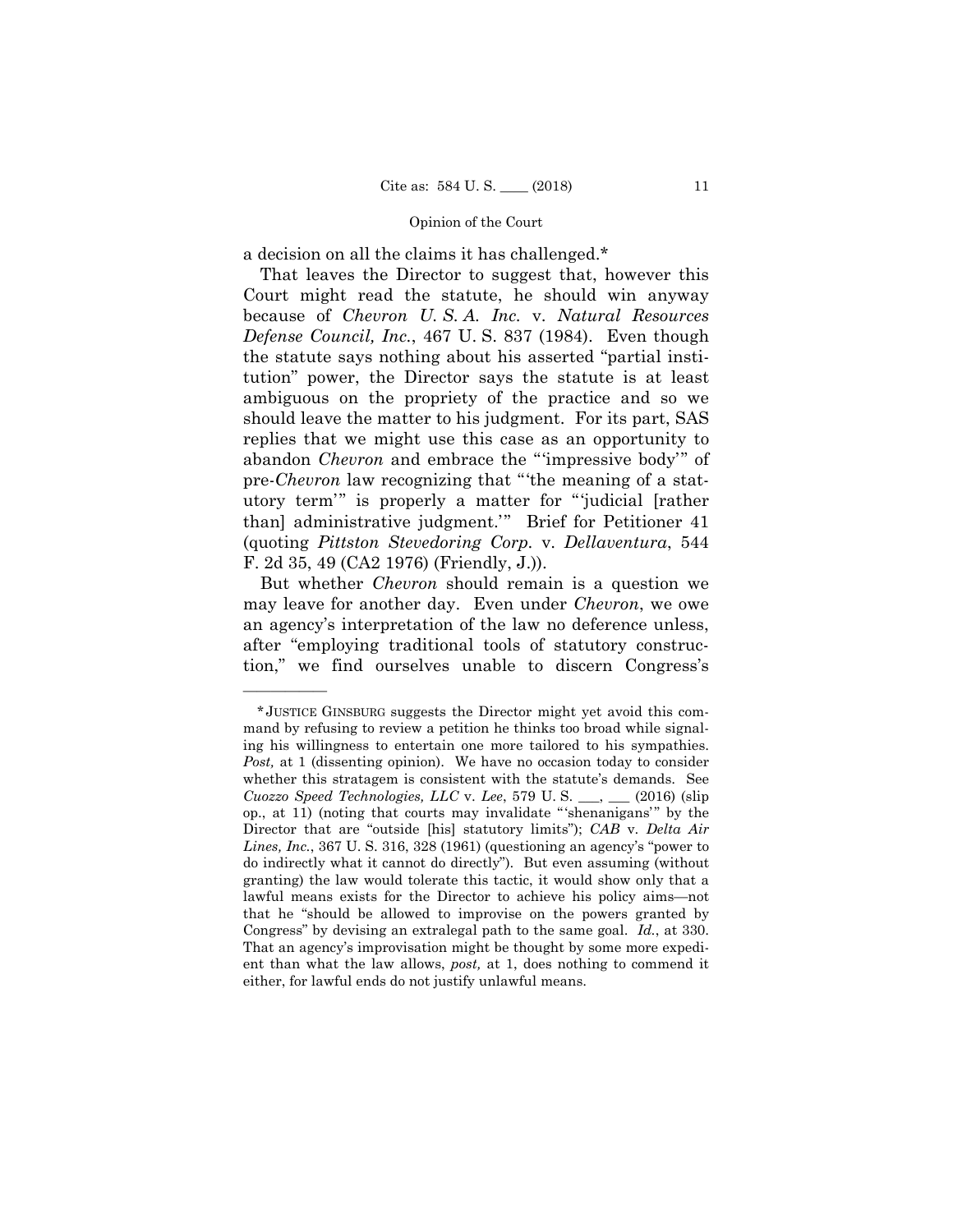meaning. 467 U. S., at 843, n. 9. And after applying traditional tools of interpretation here, we are left with no uncertainty that could warrant deference. The statutory provisions before us deliver unmistakable commands. The statute hinges inter partes review on the filing of a petition challenging specific patent claims; it makes the petition the centerpiece of the proceeding both before and after institution; and it requires the Board's final written decision to address every claim the petitioner presents for review. There is no room in this scheme for a wholly unmentioned "partial institution" power that lets the Director select only some challenged claims for decision. The Director may (today) think his approach makes for better policy, but policy considerations cannot create an ambiguity when the words on the page are clear. See *SEC*  v. *Sloan*, 436 U. S. 103, 116–117 (1978). Neither may we defer to an agency official's preferences because we imagine some "hypothetical reasonable legislator" would have favored that approach. *Post*, at 9 (BREYER, J., dissenting). Our duty is to give effect to the text that 535 *actual* legislators (plus one President) enacted into law.

At this point, only one final question remains to resolve. Even if the statute forbids his partial institution practice, the Director suggests we lack the power to say so. By way of support, he points to §314(d) and our decision in *Cuozzo*, 579 U. S. \_\_\_. Section 314(d) says that the "determination by the Director whether to institute an inter partes review under this section shall be final and nonappealable." In *Cuozzo*, we held that this provision prevented courts from entertaining an argument that the Director erred in instituting an inter partes review of certain patent claims. *Id.*, at  $\_\_\_\_\_\_\$ (slip op., at 7–12). The Director reads these authorities as foreclosing judicial review of any legal question bearing on the institution of inter partes review—including whether the statute permits his "partial institution" practice.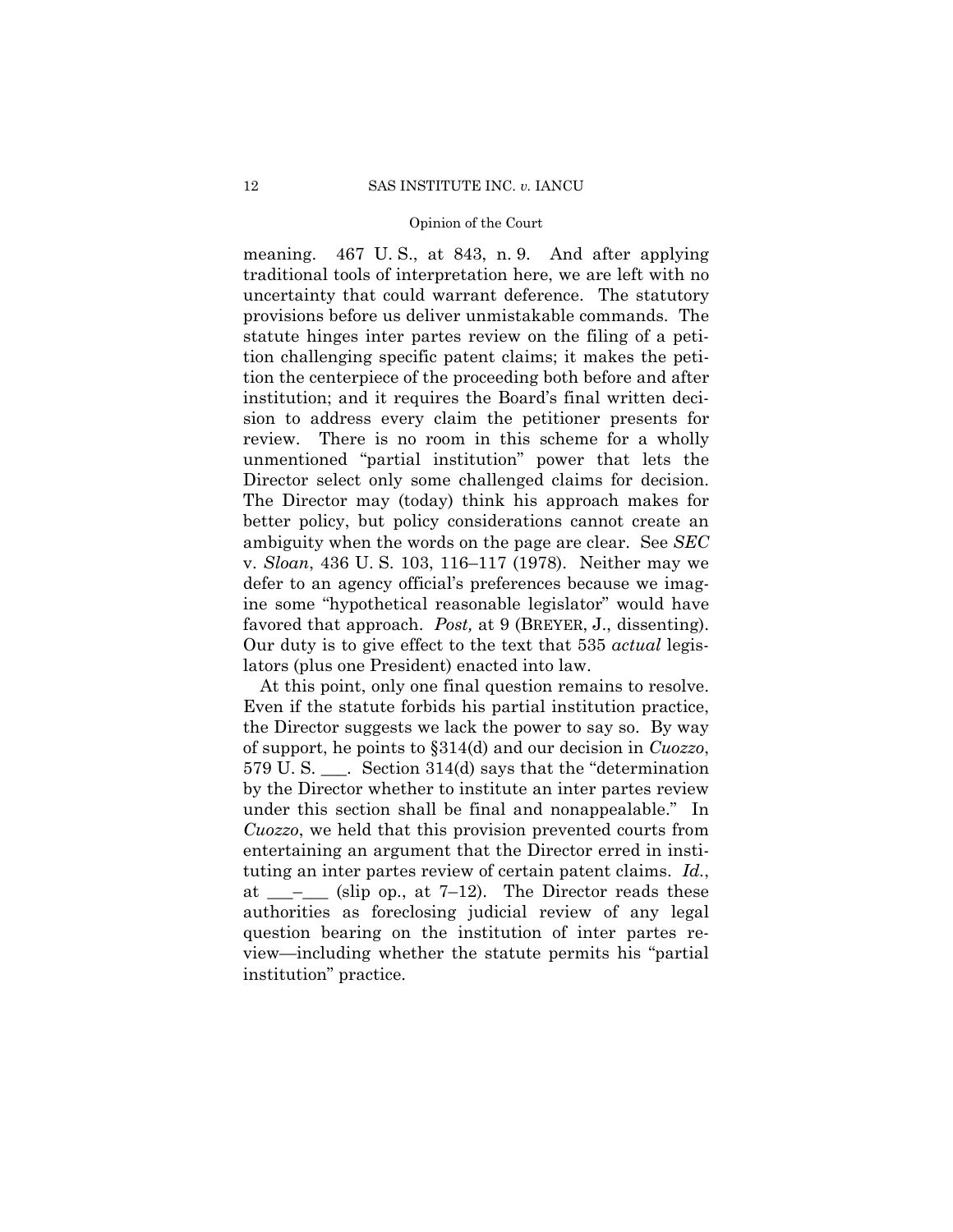tion, authority, or limitations." *Ibid.*; 5 U. S. C. But this reading overreads both the statute and our precedent. As *Cuozzo* recognized, we begin with "the 'strong presumption' in favor of judicial review." *Id.*, at \_\_\_ (slip op., at 9). To overcome that presumption, *Cuozzo*  explained, this Court's precedents require "clear and convincing indications" that Congress meant to foreclose review. *Id.,* at \_\_\_ (slip op., at 10) (internal quotation marks omitted). Given the strength of this presumption and the statute's text, *Cuozzo* concluded that §314(d) precludes judicial review only of the Director's "initial determination" under §314(a) that "there is a 'reasonable likelihood' that the claims are unpatentable on the grounds asserted" and review is therefore justified. *Id.*, at  $\equiv$  (slip op., at 9); see *id.*, at  $\equiv$  (slip op., at 12) (review unavailable "where a patent holder merely challenges the Patent Office's 'determin[ation] that the information presented in the petition . . . shows that there is a reasonable likelihood' of success 'with respect to at least 1 of the claims challenged'"); *ibid.* (claim that a "petition was not pleaded 'with particularity' under §312 is little more than a challenge to the Patent Office's conclusion, under §314(a), that the 'information presented in the petition' warranted review"). In fact, *Cuozzo* proceeded to emphasize that §314(d) does not "enable the agency to act outside its statutory limits."  $Id.$ , at  $\_\_\_\$  (slip op., at 11). If a party believes the Patent Office has engaged in "'shenanigans'" by exceeding its statutory bounds, judicial review remains available consistent with the Administrative Procedure Act, which directs courts to set aside agency action "not in accordance with law" or "in excess of statutory jurisdic- $\S$ §706(2)(A), (C).

And that, of course, is exactly the sort of question we are called upon to decide today. SAS does not seek to challenge the Director's conclusion that it showed a "reasonable likelihood" of success sufficient to warrant "insti-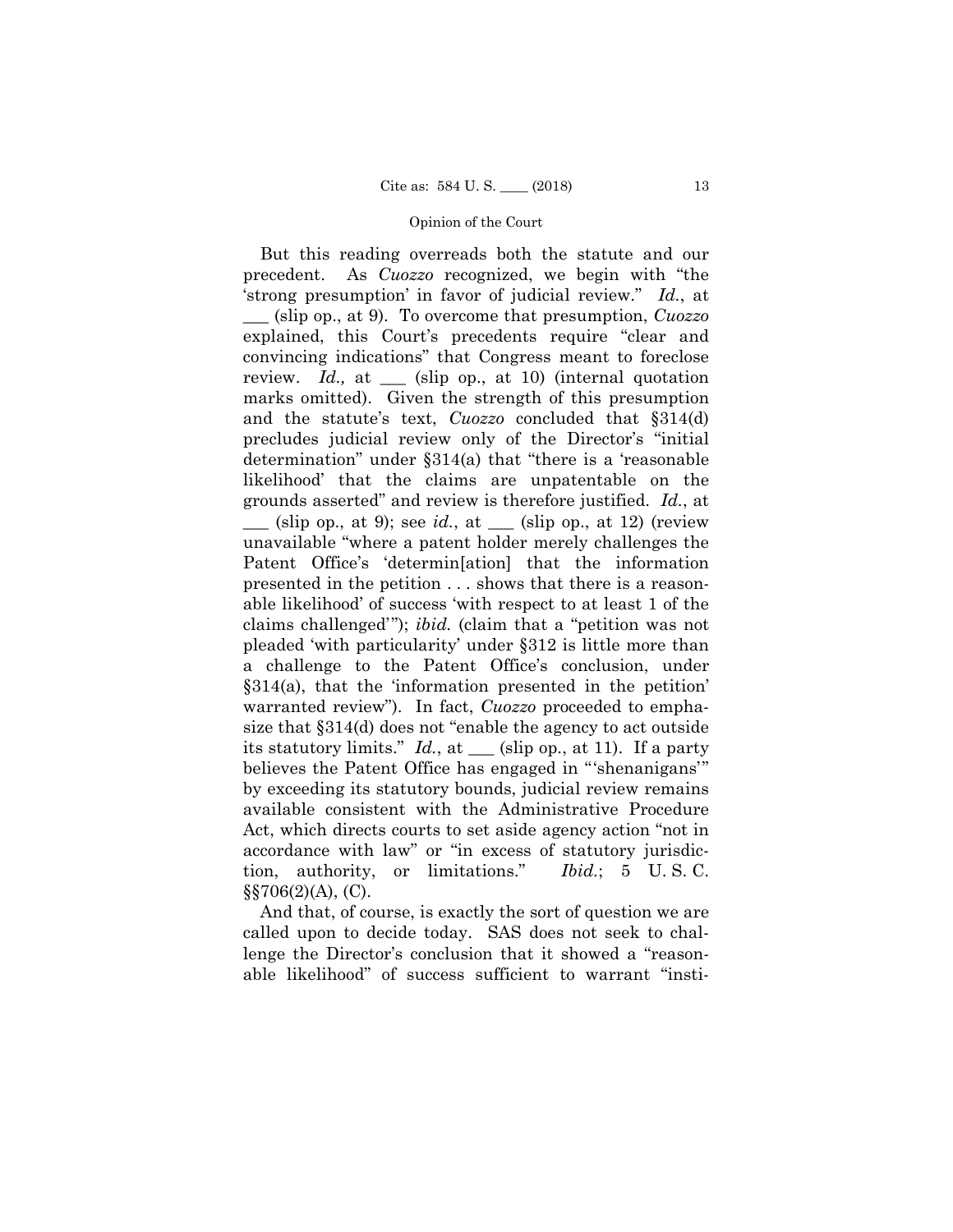tut[ing] an inter partes review." 35 U. S. C. §§314(a), (d). No doubt SAS remains very pleased with the Director's judgment on that score. Instead, SAS contends that the Director exceeded his statutory authority by limiting the review to fewer than all of the claims SAS challenged. And nothing in §314(d) or *Cuozzo* withdraws our power to ensure that an inter partes review proceeds in accordance with the law's demands.

Because everything in the statute before us confirms that SAS is entitled to a final written decision addressing all of the claims it has challenged and nothing suggests we lack the power to say so, the judgment of the Federal Circuit is reversed and the case is remanded for further proceedings consistent with this opinion.

*So ordered.*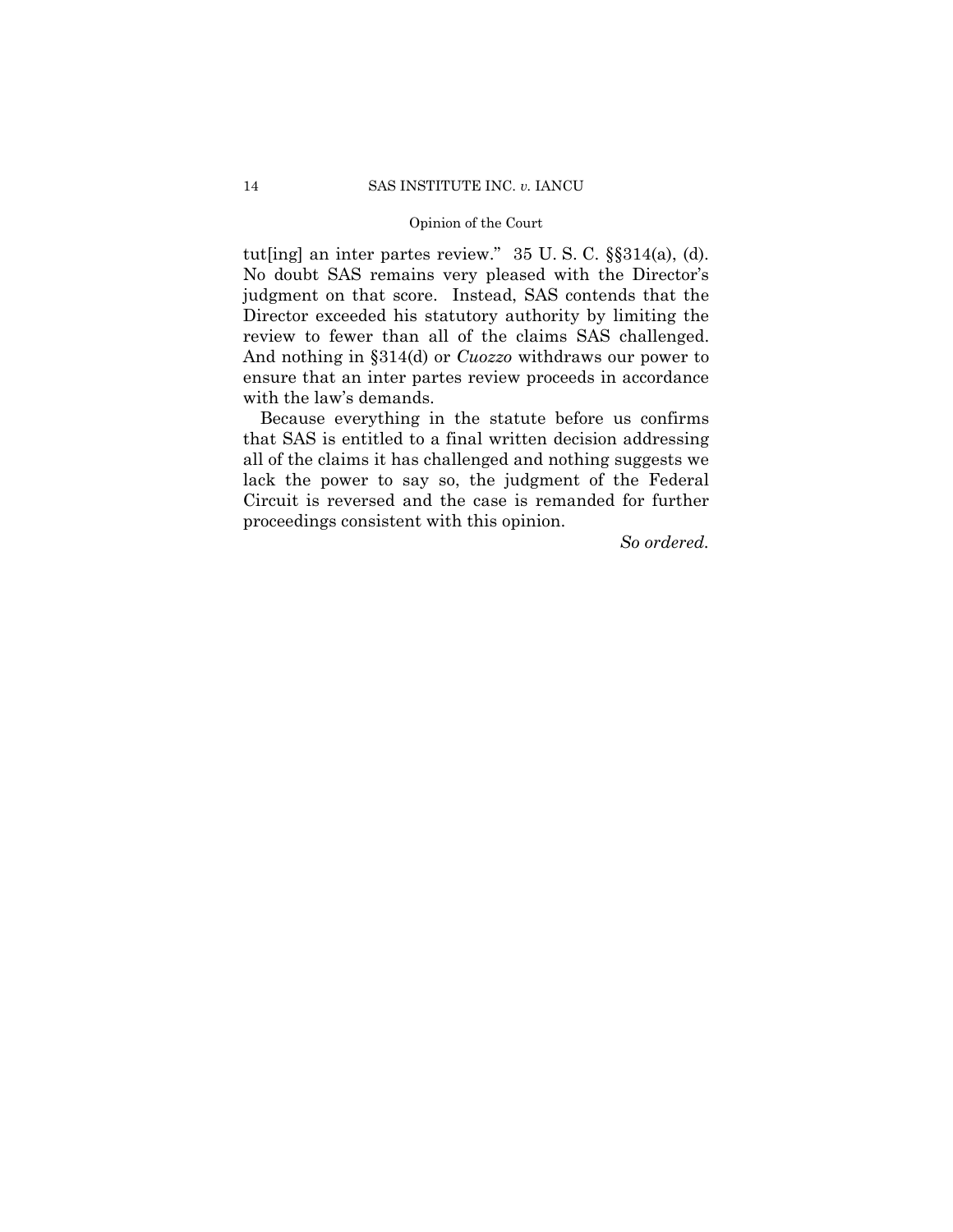GINSBURG, J., dissenting

## $\frac{1}{2}$  ,  $\frac{1}{2}$  ,  $\frac{1}{2}$  ,  $\frac{1}{2}$  ,  $\frac{1}{2}$  ,  $\frac{1}{2}$  ,  $\frac{1}{2}$ **SUPREME COURT OF THE UNITED STATES**

#### $\frac{1}{2}$  ,  $\frac{1}{2}$  ,  $\frac{1}{2}$  ,  $\frac{1}{2}$  ,  $\frac{1}{2}$  ,  $\frac{1}{2}$ No. 16–969

## SAS INSTITUTE INC., PETITIONER *v.* ANDREI IANCU, AS DIRECTOR, UNITED STATES PATENT AND TRADEMARK OFFICE, ET AL.

## ON WRIT OF CERTIORARI TO THE UNITED STATES COURT OF APPEALS FOR THE FEDERAL CIRCUIT

### [April 24, 2018]

 JUSTICE GINSBURG, with whom JUSTICE BREYER, JUSTICE SOTOMAYOR, and JUSTICE KAGAN join, dissenting.

Given the Court's wooden reading of 35 U. S. C. §318(a), and with "no mandate to institute [inter partes] review" at all, *Cuozzo Speed Technologies, LLC* v. *Lee*, 579 U. S. \_\_\_,

 having no "reasonable likelihood" of success, §314(a). \_\_\_ (2016) (slip op., at 9), the Patent Trial and Appeal Board could simply deny a petition containing challenges Simultaneously, the Board might note that one or more specified claims warrant reexamination, while others challenged in the petition do not. Petitioners would then be free to file new or amended petitions shorn of challenges the Board finds unworthy of inter partes review. Why should the statute be read to preclude the Board's more rational way to weed out insubstantial challenges? For the reasons stated by JUSTICE BREYER, the Court's opinion offers no persuasive answer to that question, and no cause to believe Congress wanted the Board to spend its time so uselessly.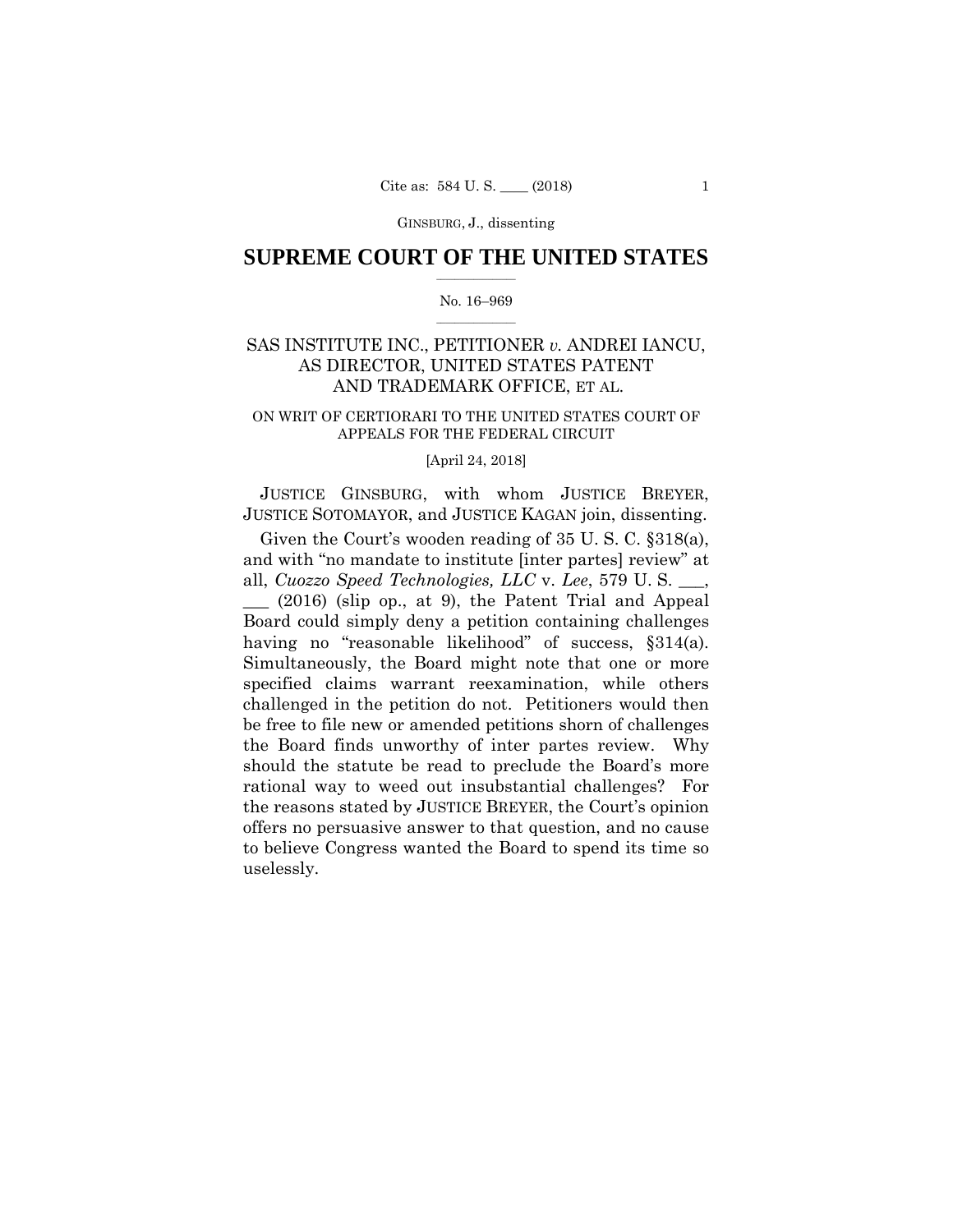## $\frac{1}{2}$  ,  $\frac{1}{2}$  ,  $\frac{1}{2}$  ,  $\frac{1}{2}$  ,  $\frac{1}{2}$  ,  $\frac{1}{2}$  ,  $\frac{1}{2}$ **SUPREME COURT OF THE UNITED STATES**

#### $\frac{1}{2}$  ,  $\frac{1}{2}$  ,  $\frac{1}{2}$  ,  $\frac{1}{2}$  ,  $\frac{1}{2}$  ,  $\frac{1}{2}$ No. 16–969

## SAS INSTITUTE INC., PETITIONER *v.* ANDREI IANCU, AS DIRECTOR, UNITED STATES PATENT AND TRADEMARK OFFICE, ET AL.

#### ON WRIT OF CERTIORARI TO THE UNITED STATES COURT OF APPEALS FOR THE FEDERAL CIRCUIT

### [April 24, 2018]

 JUSTICE BREYER, with whom JUSTICE GINSBURG and JUSTICE SOTOMAYOR join, and with whom JUSTICE KAGAN joins except as to Part III–A, dissenting.

This case requires us to engage in a typical judicial exercise, construing a statute that is technical, unclear, and constitutes a minor procedural part of a larger administrative scheme. I would follow an interpretive technique that judges often use in such cases. Initially, using "traditional tools of statutory construction," *INS* v. *Cardoza-Fonseca*, 480 U. S. 421, 446 (1987), I would look to see whether the relevant statutory phrase is ambiguous or leaves a gap that Congress implicitly delegated authority to the agency to fill. *Chevron U. S. A. Inc.* v. *Natural Resources Defense Council, Inc.*, 467 U. S. 837, 842–843 (1984). If so, I would look to see whether the agency's interpretation is reasonable. *Id.,* at 843. Because I believe there is such a gap and because the Patent Office's interpretation of the ambiguous phrase is reasonable, I would conclude that the Patent Office's interpretation is lawful.

I

The majority sets out the statutory framework that establishes "inter partes review." See *ante,* at 2–3; 35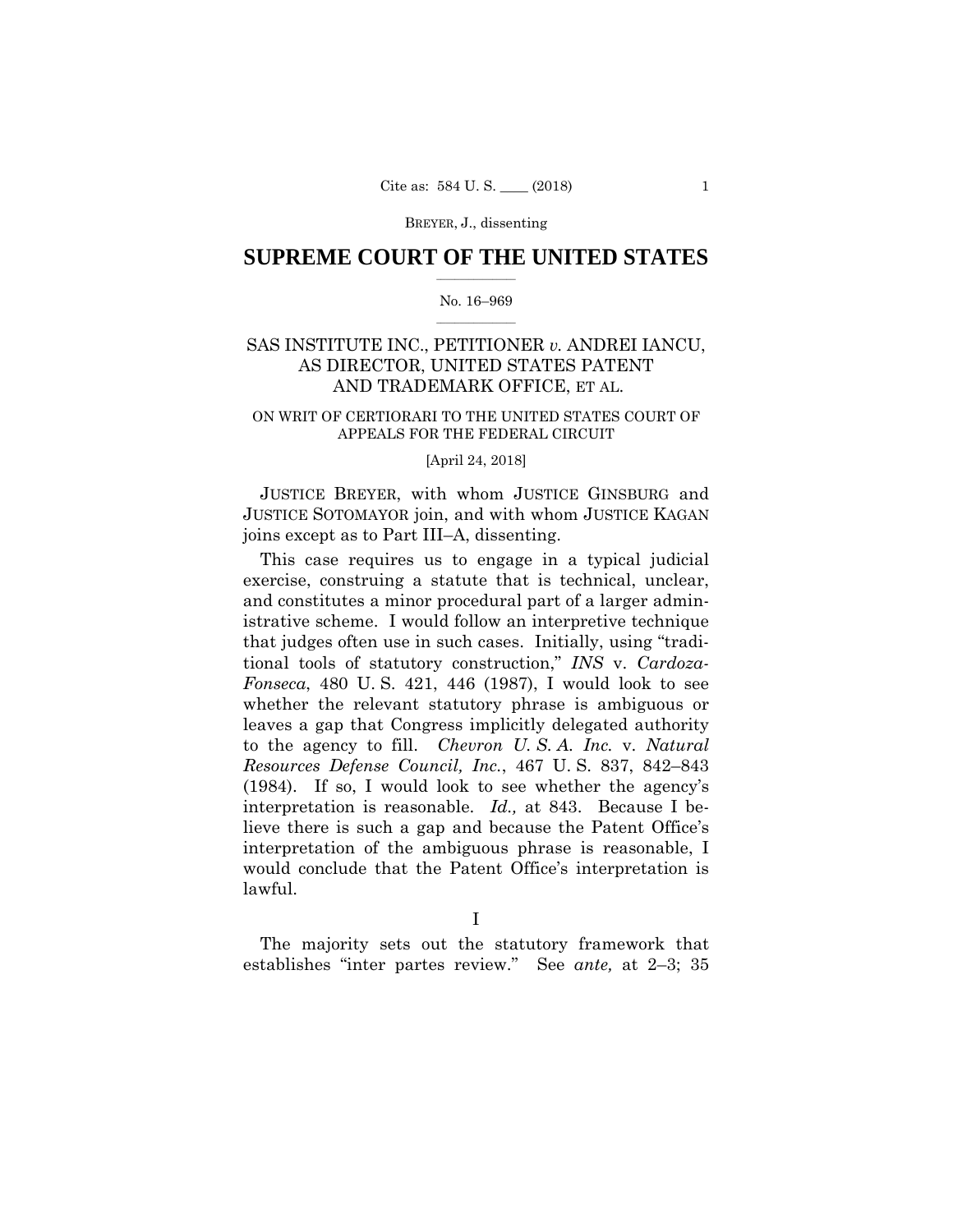a patent containing, say, 16 different claims. A challenger, U. S. C. §§311–319. An example will help the reader keep that framework in mind. Suppose the Patent Office issues believing the patent is invalid, seeks to invoke the inter partes review procedure.

 "novel." §311(b); see §§102, 103. That petition must detail The statutory chapter entitled "Inter partes review" explains just how this is to be done. See §§311–319. First, the challenger files a petition requesting "cancel[lation]" of one or more of the patent claims as "unpatentable" because "prior art" shows, for example, that they are not the grounds for the challenge and the supporting evidence, along with providing certain technical information. §312. Second, the patent owner may file a "preliminary response" to the petition.  $§313$ .

Third, the Director of the Patent Office will decide whether to "institute" inter partes review. §314. The statute specifies that the Director "may not authorize an inter partes review to be instituted unless the Director determines . . . that there is a reasonable likelihood that the petitioner would prevail with respect to at least 1 of the claims challenged in the petition." §314(a). Thus, in my example, if the Director determines that none of the 16 challenges in the petition has likely merit, he cannot institute an inter partes review. Even if there is one potentially meritorious challenge, we have said that the statute contains "no mandate to institute review," so the Director still has discretion to deny a petition. *Cuozzo Speed Technologies, LLC* v. *Lee*, 579 U. S. \_\_\_, \_\_\_ (2016) (slip op., at 9). We have also held that the Director's decision whether to institute review is normally not reviewable.  $Id.$ , at  $\_\_\_\_\_$ (slip op., at 11–12).

The Director, by regulation, has delegated the power to institute review to the Patent Trial and Appeal Board. 37 CFR §42.4(a) (2017). And the Director has further provided by regulation that where a petition challenges several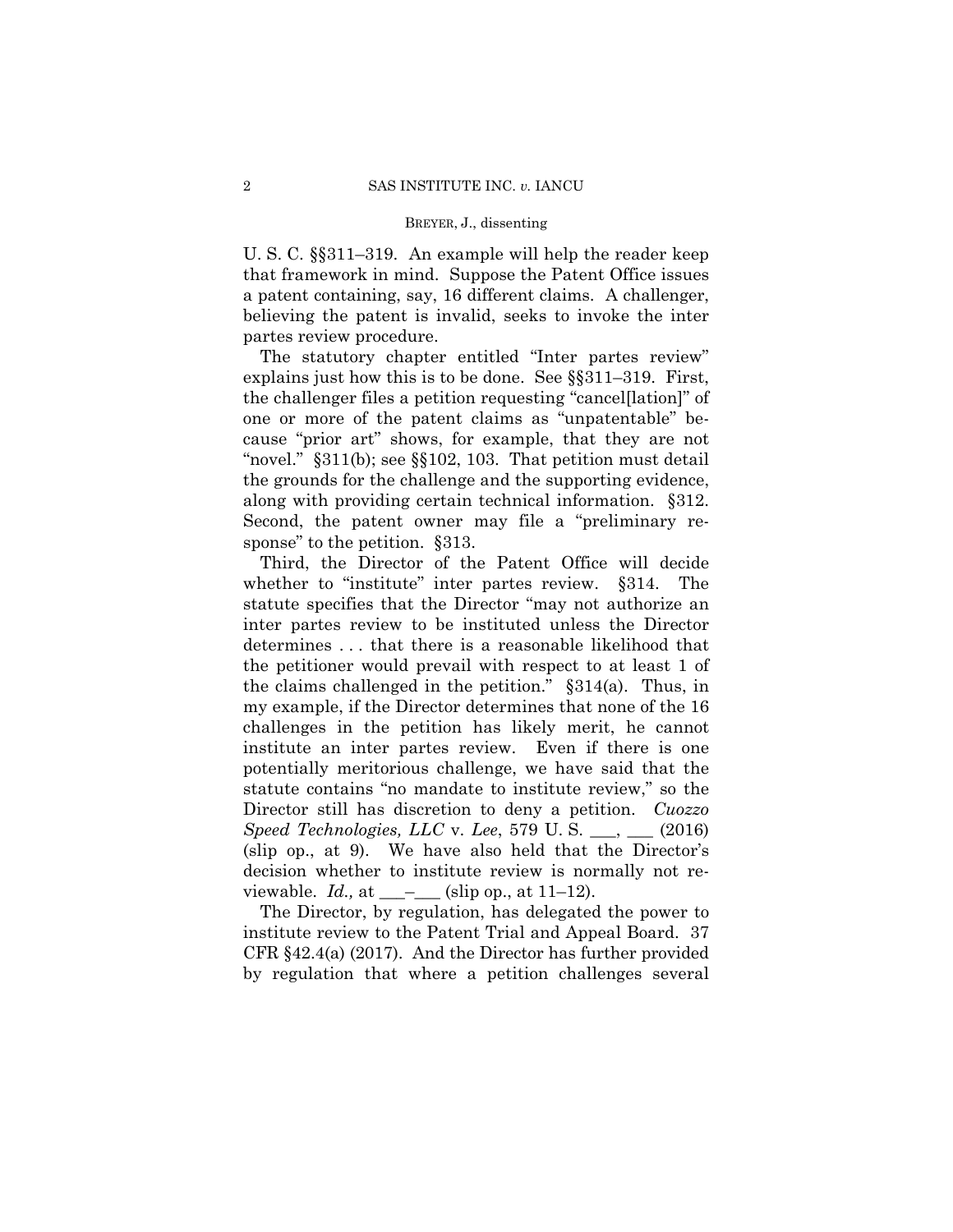patent claims (say, all 16 claims in my example), "the Board may authorize the review to proceed on all *or some*  of the challenged claims." §42.108(a) (emphasis added). Thus, where some, but not all, of the challenges have likely merit (say, 1 of the 16 has likely merit and the others are close to frivolous), the Board is free to conduct inter partes review only as to the challenge with likely merit.

Fourth, the statute next describes the relation of a petition for review and an instituted review to other proceedings involving the challenged patent. §315. Fifth, the statute describes what happens once the Board begins its inter partes review, including how the Board is to take evidence and make its decisions, §316, and the nature and effect of settlements, §317.

Sixth, the statute sets forth the section primarily at issue here, which describes what happens at the end of the process. It says:

"Final Written Decision. If an inter partes review is instituted and not dismissed under this chapter, the Patent Trial and Appeal Board shall issue a final written decision with respect to the patentability of *any patent claim challenged by the petitioner* and any new claim added under section 316(d)." §318(a) (emphasis added).

Finally, the chapter says that a "party dissatisfied with the final written decision . . . may appeal the decision" to the U. S. Court of Appeals for the Federal Circuit. §319; see §141(c).

Thus, going through this process, if a petitioner files a petition challenging 16 claims and the Board finds that the challenges to 15 of the claims are frivolous, the Board may then, as it interprets the statute, begin and proceed through the inter partes review process as to the remaining claim, number 16, but not in respect to the other 15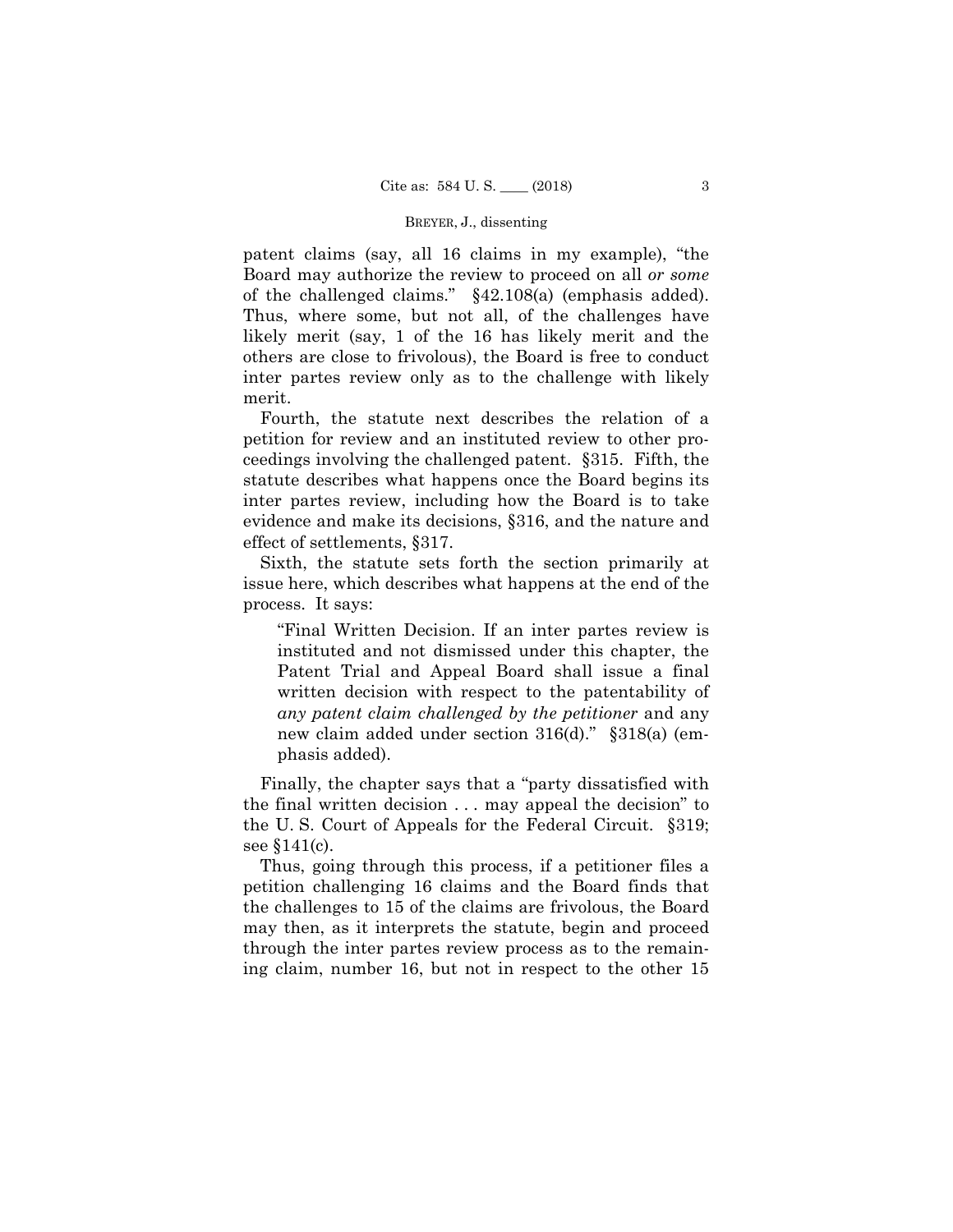claims. Eventually the Board will produce a "final written decision" as to the patentability of claim number 16, which decision the challenger (or the patentee) can appeal to the Federal Circuit.

## II

Now let us return to the question at hand, the meaning of the phrase "any patent claim challenged by the petitioner" in §318(a). Do those words unambiguously refer, as the majority believes, to "any patent claim challenged by the petitioner" *in the petitioner's original petition*? The words "in the petitioner's original petition" do not appear in the statute. And the words that do appear, "any patent claim challenged by the petitioner," could be modified by using different words that similarly do not appear, for example, the words "in the inter partes review proceeding." But without added words, the phrase "challenged by the petitioner" does not tell us whether the relevant challenge is one made in the initial petition or only one made in the inter partes review proceeding itself. And, linguistically speaking, there is as much reason to fill that gap with reference to the claims still being challenged in the proceeding itself as there is to fill it with reference to claims that were initially challenged in the petition but which the Board weeded out before the inter partes review proceeding began.

Which reading we give the statute makes a difference. The first reading, the majority's reading, means that in my example, the Board must consider and write a final, and *appealable*, see §319, decision in respect to the challenges to all 16 claims, including the 15 frivolous challenges. The second reading requires the Board to write a final, appealable decision only in respect to the challenge to the claim (number 16 in my example) that survived the Board's initial screening, namely, in my example, the one challenge in respect to which the Board found a "reason-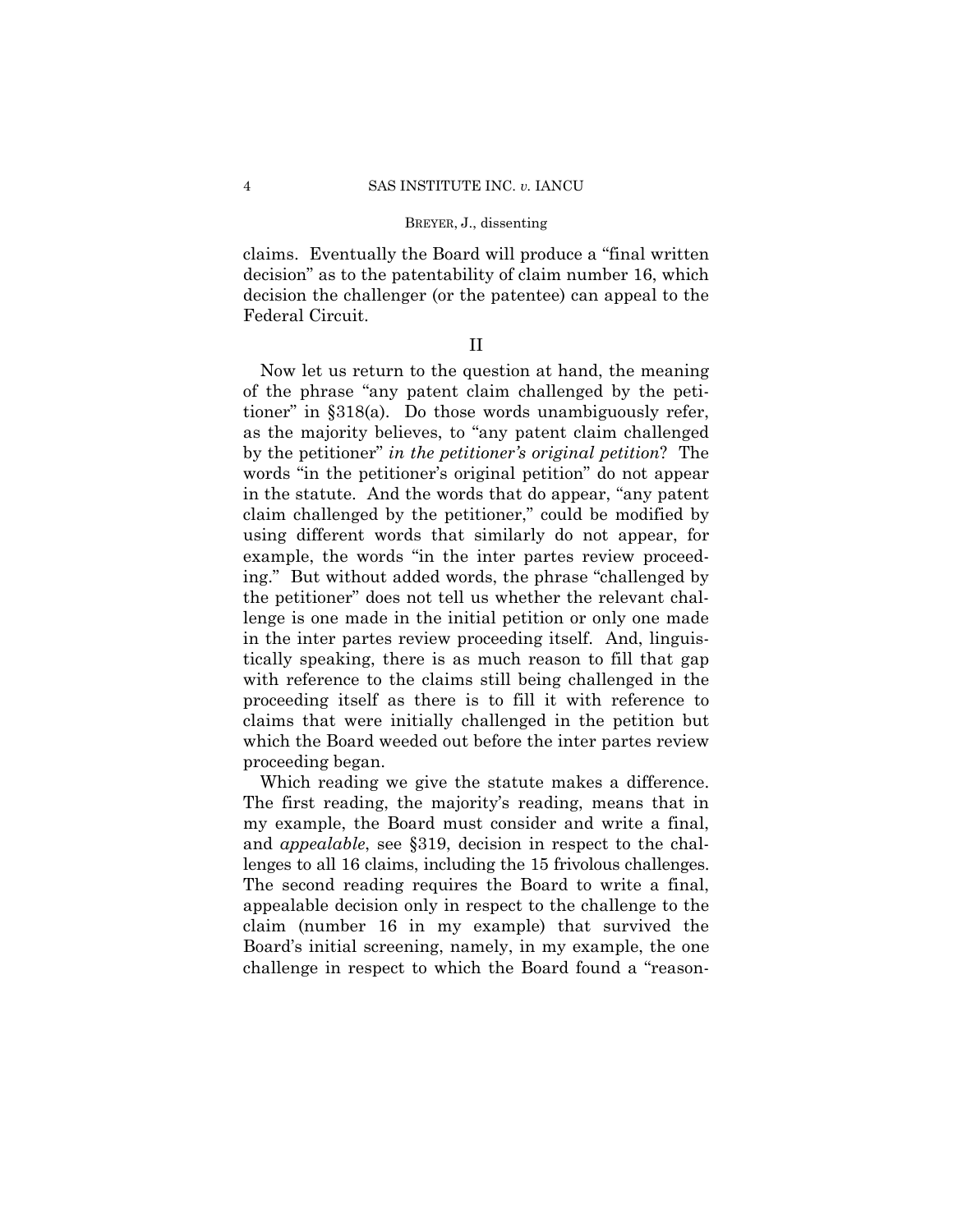able likelihood that the petitioner would prevail." §314(a).

 drawn. *Ante*, at 9–10; see §316(d)(1)(A) (allowing the I cannot find much in the statutory context to support the majority's claim that the statutory words "claim challenged by the petitioner" refer unambiguously to claims challenged initially in the petition. After all, the majority agrees that they do not refer to claims that initially were challenged in the petition but were later settled or withpatent owner to cancel a challenged patent claim during inter partes review); §317 (addressing settlement). The majority says that weeded-out challenges, unlike settled matters or canceled claims, involve claims that are still being "challenged 'by the petitioner' at the litigation's end." *Ante,* at 9–10. But weeded-out challenges are the same as settled matters and canceled claims in this respect. The petitioner cannot continue to challenge a claim once that challenge is weeded out by the Board at the institution phase. He cannot pursue it before the Board in the inter partes review, and normally he cannot pursue it in a court of appeals. See *Cuozzo*, 579 U.S., at  $\_\_\_\_\_$ (slip op., at 11–12). The petitioner might bring a totally separate case in court in which he challenges the claim, but that is a different matter that is not the subject of this statutory chapter.

Nor does the chapter's structure help fill the statutory gap. I concede that if we examine the "final written decision" section, §318(a), just after reading the three initial sections of the statute, §§311, 312, and 313, we may be tempted to believe that the words "any patent claim challenged" in §318(a) must refer to the claims challenged in the petition, just as the words "each claim challenged" in §312(a)(3) unmistakably do. But once we look at the whole statute, this temptation disappears. The first section, §311, describing the inter partes review process, does not use the word "challenge." The next section, §312, describes the requirements for the initial petition, which is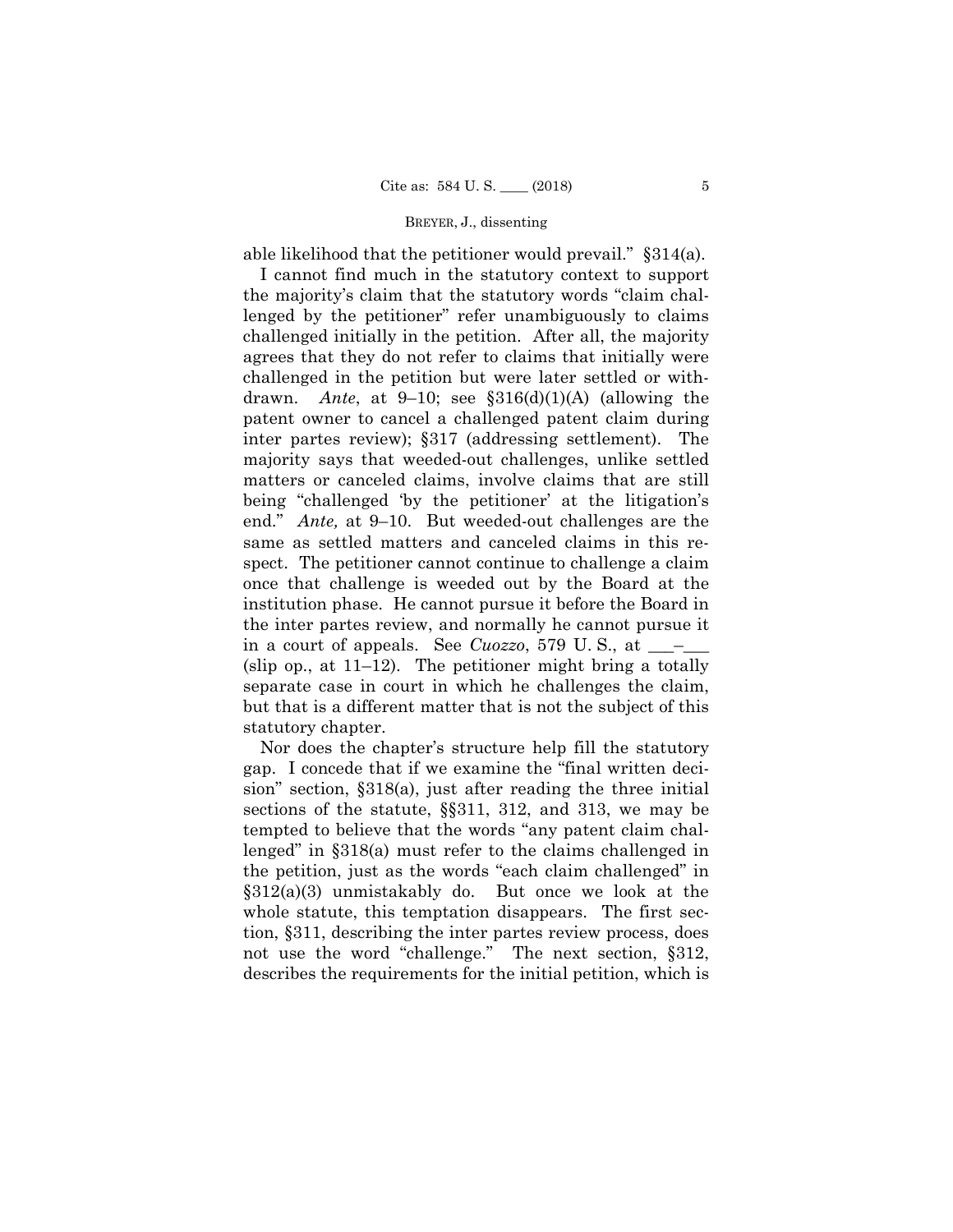tuted. It is about the petition, so it is not surprising that it filed *before* any inter partes proceeding has been instirefers to the claims challenged in the petition. The next section, §313, concerns the preliminary response, which is similarly filed before the inter partes review proceeding has been instituted and is thus similarly focused on the petition, although it does not use the word "challenged."

The very next section, however, §314, along with part of §315, describes preliminary screening and the *institution*  of the inter partes review proceeding. The remainder of §315, and the following sections, §§316 and 317, then describe how that proceeding, once instituted, will be conducted (and provide for settlements). Only then does §318 appear. That statutory provision tells the Board that, at the conclusion of the inter partes review proceeding, it must "issue a final written decision with respect to the patentability of any patent claim challenged by the petitioner." §318(a). And in this context, a context about the inter partes review proceeding itself, it is more than reasonable to think that the phrase "patent claim challenged by the petitioner" refers to challenges made in the proceeding, not challenges made in the petition but never made a part of the proceeding.

I am not helped by examining, as the majority examines, what Congress might have done had it used other language. *Ante,* at 6–8. The majority points out that had Congress meant anything other than "challenged in the petition," it might have said so more clearly. *Ibid.* But similarly, if Congress had meant "challenged in the petition," it might have used the words "in the petition." After all, it used those very words only four sections earlier. See §314(a) (referring to "claims challenged in the petition"). This argument, like many such arguments, is a wash.

Neither am I helped by analogizing the inter partes review proceeding to civil litigation. Cf. *ante,* at 2–3, 5. That is because, as this Court said in *Cuozzo*, inter partes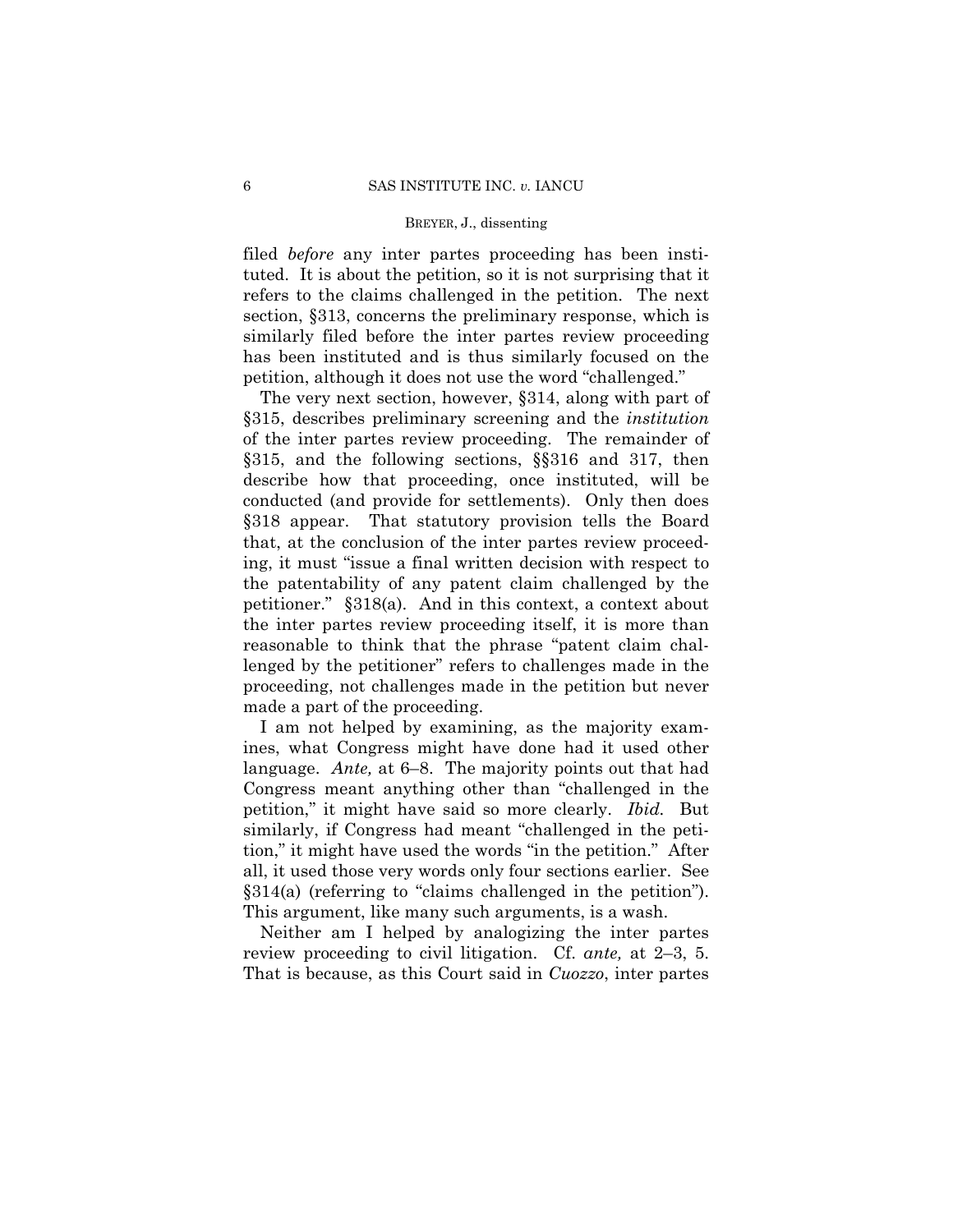review is a "hybrid proceeding." 579 U. S., at \_\_\_ (slip op., at 16). It has some adversarial characteristics, but "in other significant respects, inter partes review is less like a judicial proceeding and more like a specialized agency proceeding." *Id.,* at *\_\_\_* (slip op., at 15)*.* Its purposes are not limited to "helping resolve concrete patent-related disputes among parties," but extend to "reexamin[ing] . . . an earlier administrative grant of a patent" and "protect[ing] the public's 'paramount interest in seeing that patent monopolies . . . are kept within their legitimate scope.'" *Ibid.* (quoting *Precision Instrument Mfg. Co.* v. *Automotive Maintenance Machinery Co.*, 324 U. S. 806, 816 (1945); ellipsis in original); see also *Oil States Energy Services, LLC* v. *Greene's Energy Group, LLC*, \_\_\_ U. S.  $_{\rm g}$  \_\_\_\_\_ (2018) (slip op., at 8–9).

Finally, I would turn to the likely purposes of the statutory provision. As the majority points out, §314(a) makes clear that the "Director" (now his delegate, the Board) is to determine whether there is a "reasonable likelihood" of success as to at least one of the claims the petition challenges. If not, he cannot initiate an inter partes review proceeding. If so, §314(a) "invests the Director with discretion on the question whether to institute review." *Ante,*  at 8 (emphasis deleted); *Cuozzo*, *supra,* at \_\_\_ (slip op., at 9). As I have said, Patent Office regulations allow the Board to proceed with inter partes review of some of the claims a petitioner challenges (say, only those where there is a reasonable likelihood of success), but not of others. 37 CFR §42.108(a).

The majority points out that it does not follow from §314(a) that the statute affords the Director discretion regarding *what claims that review will encompass*. The text says only that the Director can decide "whether" to institute the requested review, not "whether and to what extent" review should proceed. *Ante,* at 8 (emphasis deleted). That is certainly so. But I think that when we, as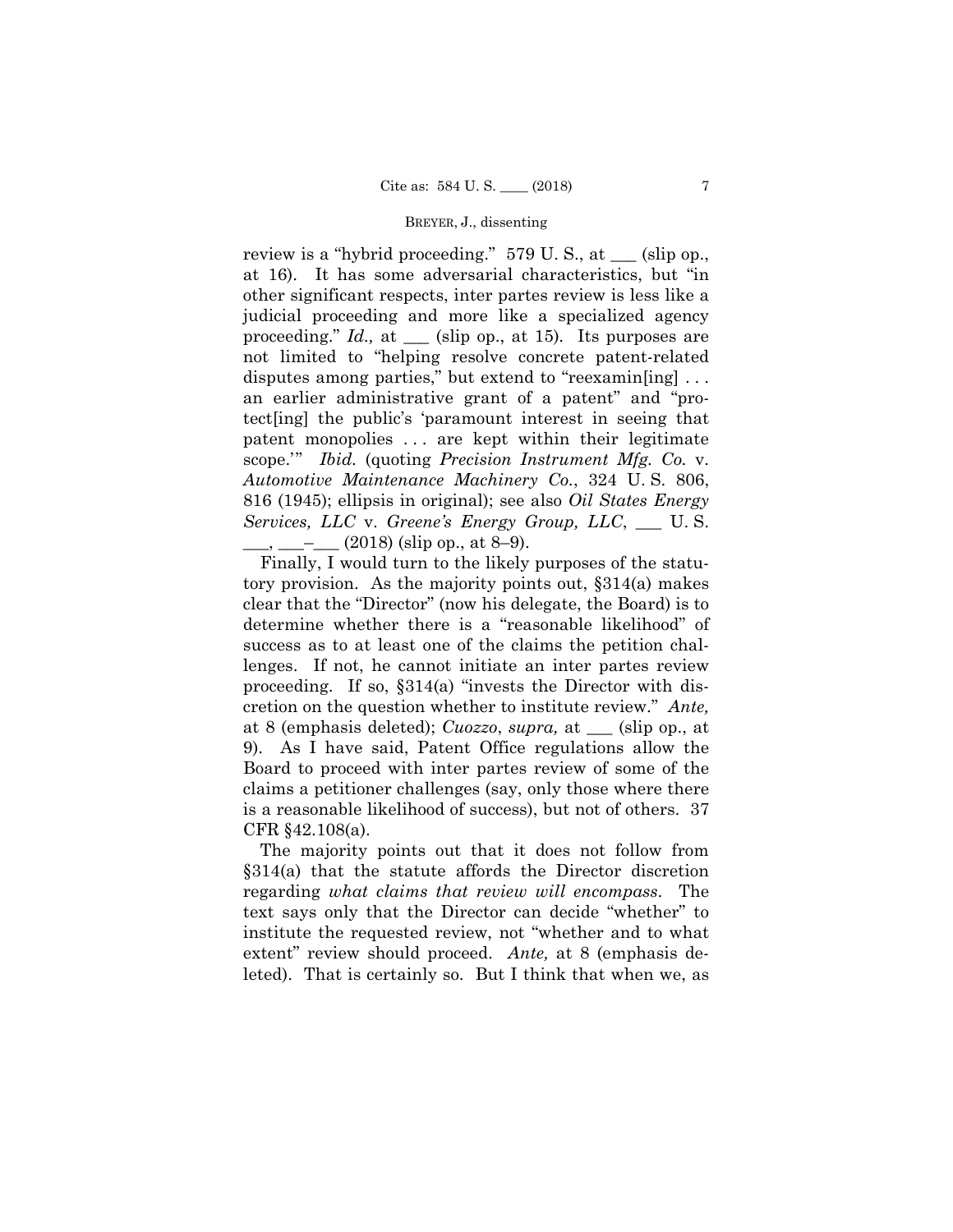judges, face a difficult text, it is often helpful to ask not just "whether" or "what" but also "why." Why, asks the Patent Office, would Congress have intended to require the Board to proceed with an inter partes review, take evidence, and hear argument in respect to challenges to claims that the Board had previously determined had no "reasonable likelihood" of success? The statute would seem to give the Director discretion to achieve the opposite, namely, to avoid wasting the Board's time and effort reviewing challenges that it has already decided have no "reasonable likelihood of success." In my example, why make the Board do further work on the challenges to claims 1 through 15, which the Board has already decided are near frivolous?

More than that, to read §318(a) as requiring a "final written decision" in respect to those 15 perhaps frivolous challenges would seem to lead to judicial review of the Board's decision about those frivolous challenges. After all, §319 of the statute says that a "party dissatisfied with the final written decision of the [Board] under section 318(a)," the provision before us, "may appeal the decision" to the Federal Circuit. And the majority's interpretation is anomalous in that it is difficult to imagine why Congress, with one hand, would make the agency's weedingout decision nonreviewable, see *Cuozzo*, *supra,* at \_\_\_–\_\_\_ (slip op., at 11–12), yet at the same time would make the decision reviewable via the requirement that the Board issue a "final written" appealable "decision" with respect to that weeded-out challenge.

## III

 the gap. And under *Chevron*, "where a statute leaves a I end up where I began. Section 318(a) contains a gap just after the words "challenged by the petitioner." Considerations of context, structure, and purpose do not close 'gap' or is 'ambigu[ous],' we typically interpret it as grant-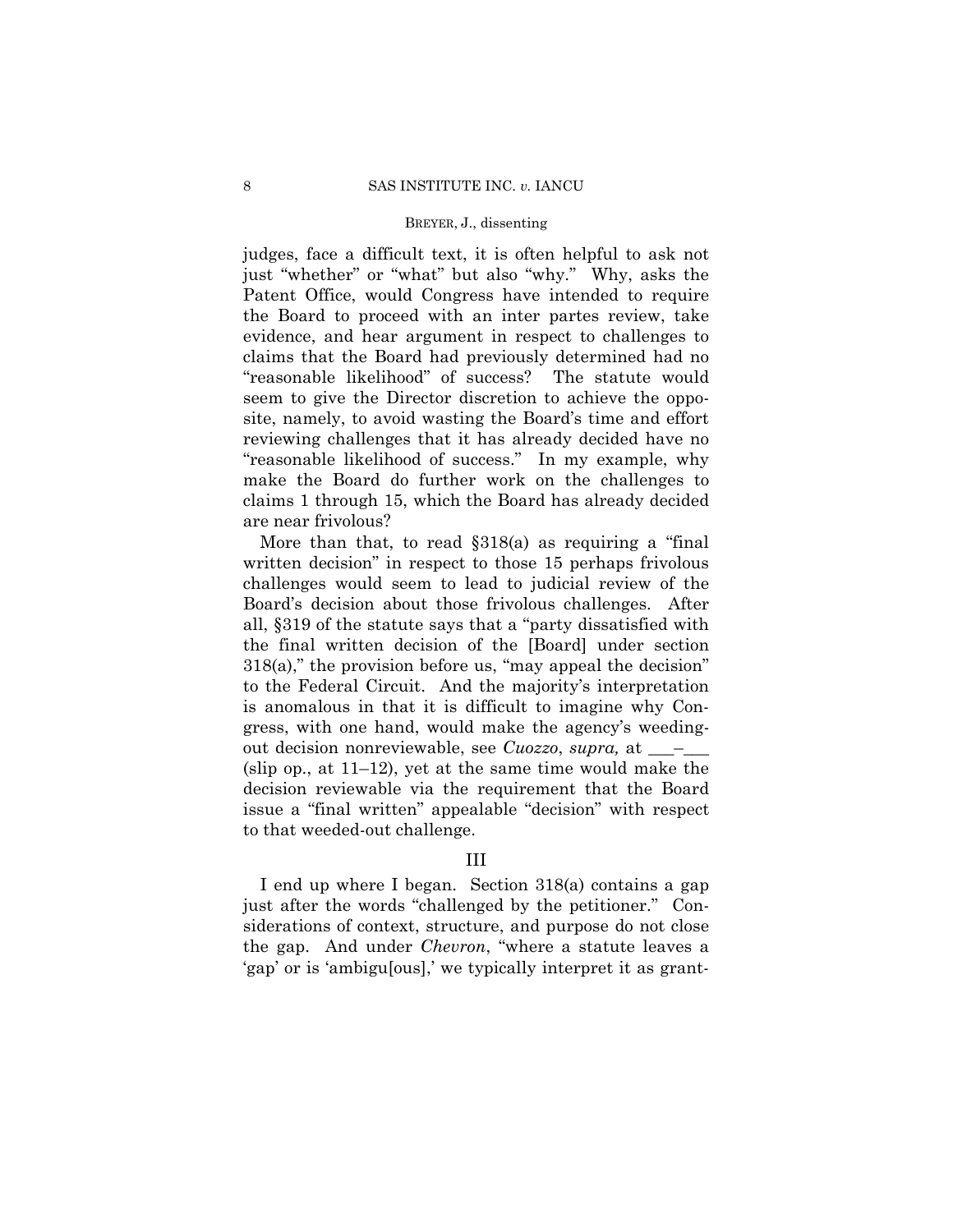ing the agency leeway to enact rules that are reasonable in light of the text, nature, and purpose of the statute." *Cuozzo*, *supra,* at \_\_\_ (slip op., at 13) (quoting *United States* v. *Mead Corp.*, 533 U. S. 218, 229 (2001); alteration in original).

## A

In referring to *Chevron*, I do not mean that courts are to treat that case like a rigid, black-letter rule of law, instructing them always to allow agencies leeway to fill every gap in every statutory provision. See *Mead Corp.*, *supra,* at 229–231. Rather, I understand *Chevron* as a rule of thumb, guiding courts in an effort to respect that leeway which Congress intended the agencies to have. I recognize that Congress does not always consider such matters, but if not, courts can often implement a more general, virtually omnipresent congressional purpose namely, the creation of a well-functioning statutory scheme—by using a canon-like, judicially created construct, the hypothetical reasonable legislator, and asking what such legislators would likely have intended had Congress considered the question of delegating gap-filling authority to the agency.

## B

To answer this question, we have previously held that a "statute's complexity, the vast number of claims that it engenders, and the consequent need for agency expertise and administrative experience" normally "lead us to read [a] statute as delegating to the Agency considerable authority to fill in, through interpretation, matters of detail related to its administration." *Barnhart* v. *Walton*, 535 U. S. 212, 225 (2002). These considerations all favor such a reading here. Indeed, the question before us is one of agency administration in respect to detailed matters that an agency working with the statute is particularly likely